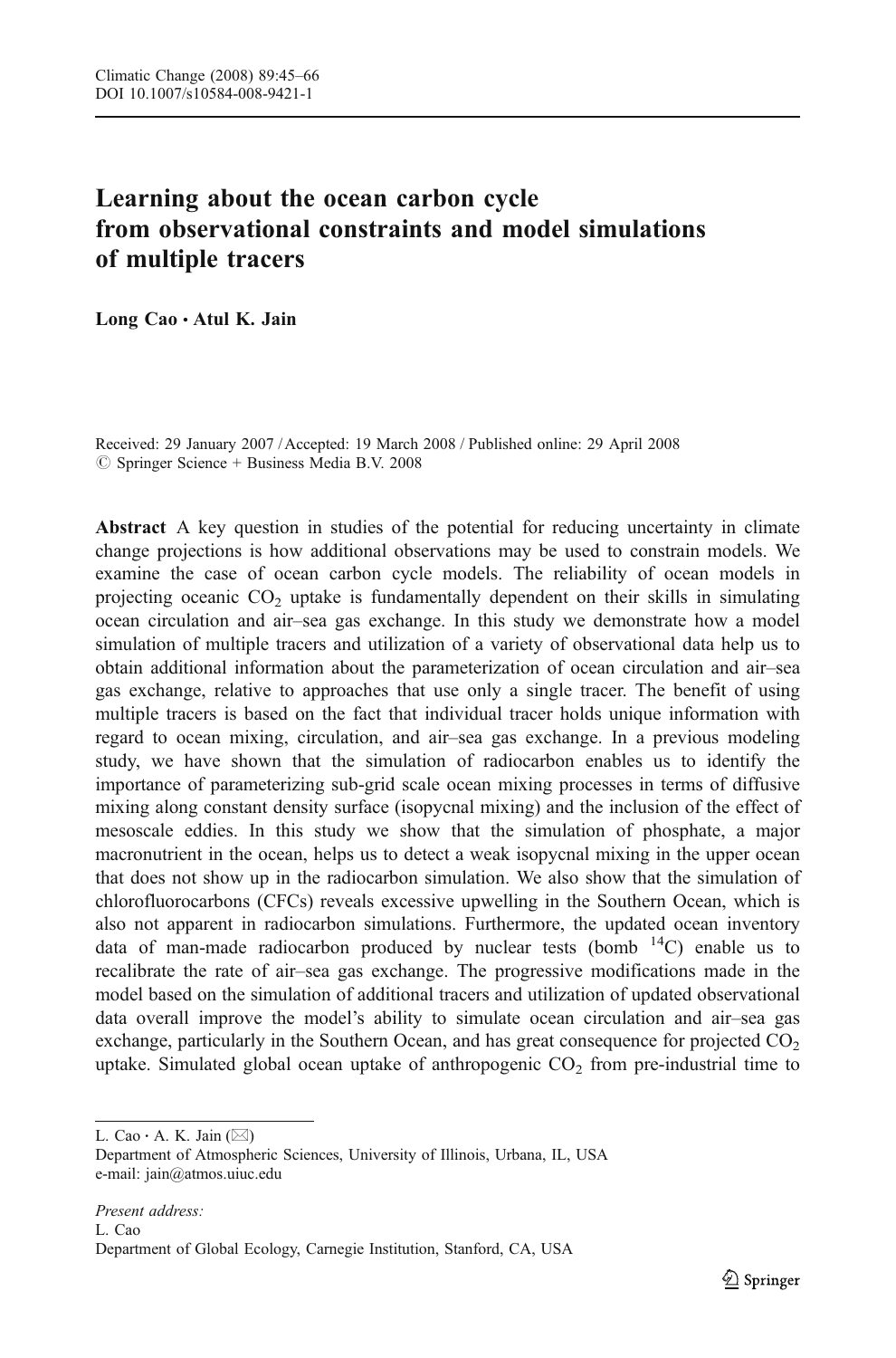the present day by both previous and updated models are within the range of observationalbased estimates, but with substantial regional difference, especially in the Southern Ocean. By year 2100, the updated model estimated  $CO_2$  uptake are 531 and 133 PgC (1PgC=10<sup>15</sup>) gram carbon) for the global and Southern Ocean respectively, whereas the previous version model estimated values are 540 and 190 PgC.

# 1 Introduction

An accurate projection of atmospheric  $CO<sub>2</sub>$  concentrations is a prerequisite to reliably project future climate change. The rate of increase in atmospheric  $CO_2$  depends on  $CO_2$ emissions due to human activities and the rate of the ocean and terrestrial biosphere to take up emitted  $CO<sub>2</sub>$  (Prentice et al. [2001](#page-20-0)). The ocean plays a fundamental role in regulating atmospheric  $CO<sub>2</sub>$  concentrations on a variety of timescales ranging from seasons to tens of thousands of years. Over the past two and a half centuries the ocean has absorbed about one third of the anthropogenic  $CO<sub>2</sub>$  emissions produced from fossil fuel burning, cement production, and land-use change (Sabine et al. [2004\)](#page-20-0), and it will continue to serve as a major sink reservoir for anthropogenic carbon within the coming centuries (Kheshgi and Jain [2003\)](#page-20-0).

Numerical models have become essential tools to characterize the behavior of the ocean carbon cycle and its response to increasing atmospheric  $CO<sub>2</sub>$  concentrations. Since their early emergence in the 1970s, a hierarchy of ocean carbon cycle models has been developed, ranging from globally averaged 1-D models (e.g., Oeschger et al. [1975](#page-20-0); Siegenthaler and Joos [1992;](#page-20-0) Jain et al. [1995](#page-19-0); Harvey [2001\)](#page-19-0) and zonally averaged ocean models (e.g., Stocker et al. [1994;](#page-21-0) Marchal et al. [1998;](#page-20-0) Joos et al. [1999](#page-19-0); Cao and Jain [2005\)](#page-19-0) to 3-D general ocean circulation models (OGCMs) (e.g., Sarmiento et al. [1992;](#page-20-0) Maier-Reimer [1993;](#page-20-0) Orr et al. [2001;](#page-20-0) Müller et al. [2006\)](#page-20-0). As pointed out by two recent studies (Matsumoto et al. [2004;](#page-20-0) Doney et al. [2004\)](#page-19-0) assessing the performance of a suite of ocean carbon models, many ocean models used to project oceanic uptake of anthropogenic  $CO<sub>2</sub>$ fall noticeably outside observational constraints when evaluated against observationalbased metrics such as temperature, salinity, radiocarbon, and chlorofluorocarbons (CFCs). This challenges the reliability of projections by these models of the amount of anthropogenic  $CO<sub>2</sub>$  absorbed by the ocean..

The purpose of this study is to investigate how the representation of ocean mixing and air–sea gas exchange can be improved through the simulation of multiple tracers and the inclusion of updated observational constraints. Gas exchange and ocean mixing, along with carbon chemistry and biological activity, are the key factors governing carbon uptake by the ocean. In general, previous studies have made use of different chemical tracers to assess and constrain parameterizations of ocean mixing and air–sea gas exchange (see a review of England and Maier-Reimer [2001](#page-19-0)). Many modeling studies simulated a single tracer such as radiocarbon (e.g. Toggweiler et al. [1989a,](#page-21-0) [1989b;](#page-21-0) Duffy et al. [1997](#page-19-0); England and Rahmstorf [1999](#page-19-0); Guilderson et al. [2000](#page-19-0)) and CFCs (e.g., Robitaille and Weaver [1995](#page-20-0); Dutay et al. [2002\)](#page-19-0). A few studies simulated multiple tracers (e.g. Maier-Reimer [1993](#page-20-0); Orr et al. [2001](#page-20-0); Müller et al. [2006\)](#page-20-0), but the question remains whether and how the simulation of multiple tracers can provide complementary information about model parameterizations of ocean mixing and air–sea gas exchange.

In this study we aim to address the above question by simulating a variety of tracers including natural radiocarbon  $(14)$ C produced naturally by cosmic rays in the upper atmosphere), phosphate (a major nutrient in the ocean that sustains biological productivity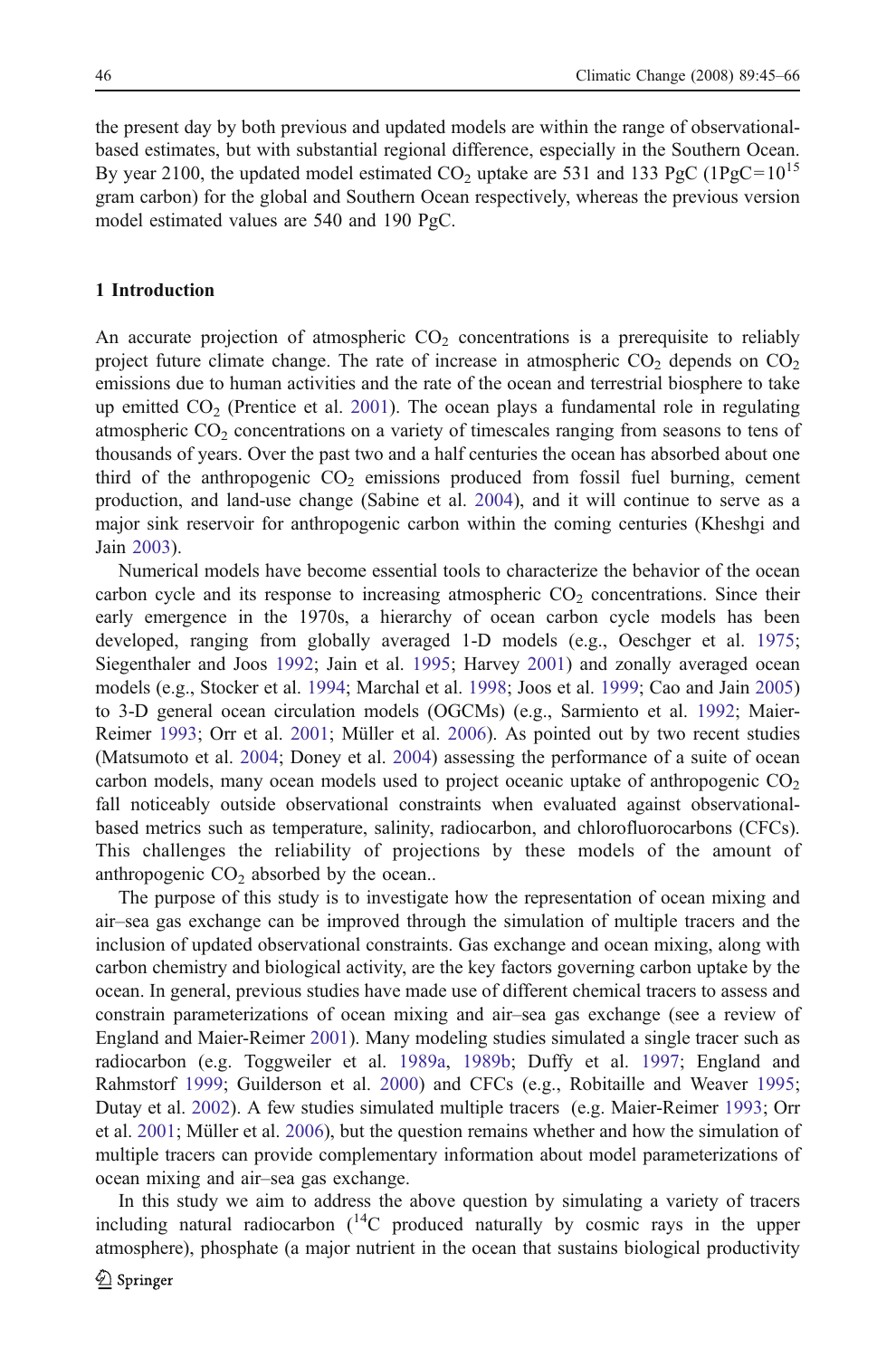and affects the distribution of carbon in the ocean), bomb radiocarbon (man-made  $^{14}$ C produced by nuclear tests during early  $1960s$ ), anthropogenic  $CO<sub>2</sub>$ , and chlorofluorocarbons (CFC11 here) using an earth system model of intermediate complexity (Cao and Jain [2005](#page-19-0)). Different tracers are affected differently by ocean circulation and air–sea gas exchange and therefore they can provide complementary information about these two processes. For example, as discussed in detail in section [3.1,](#page-3-0) because radiocarbon (in terms of  $\Delta^{14}C$  that is primarily related to the ratio of  ${}^{14}C/{}^{12}C$ , see Appendix [A\)](#page-16-0) and phosphate have different sensitivities to biological processes, they hold different information about ocean mixing and circulation through feedbacks between ocean dynamics and biology. Similarly, because anthropogenic (or "transient") tracers (bomb radiocarbon, anthropogenic  $CO<sub>2</sub>$ , and chlorofluorocarbons) have different timescales of air–sea equilibration and their atmospheric concentrations have evolved differently over time, the simulation of these tracers test different aspects of modeled air–sea gas exchange and ocean circulation. This work is built upon our previous study (Cao and Jain [2005\)](#page-19-0) in which we have constrained an ocean carbon cycle model by simulating natural radiocarbon, bomb radiocarbon, and  $CO<sub>2</sub>$ . In this study we first examine the role of simulating phosphate in further constraining model parameterization of ocean mixing that has been tested by the simulation of radiocarbon. We then investigate what new information can be obtained about the rate of air–sea exchange and/or ocean mixing based on updated estimates of oceanic uptake for transient tracers (Key et al. [2004\)](#page-19-0). Furthermore, we explore additional information about model parameterization of ocean circulation and air–sea exchange through the simulation of CFC11, in addition to bomb <sup>14</sup>C and anthropogenic  $CO_2$ .

Our study illustrates a learning process in which new information is brought to bear on the representation of ocean circulation and air–sea gas exchange in ocean carbon cycle models, leading to changes in model structure and simulated carbon uptake. Melnikov and O'Neill [\(2006\)](#page-20-0) and O'Neill and Melnikov [\(2007](#page-20-0), in this volume) examine how learning about the structure and parameter values of a globally aggregated carbon cycle could take place via updated observations of carbon emissions and atmospheric concentrations over time. Here, we investigate how additional information in the form of multiple tracers can be used to foster the learning about carbon cycle modeling using an earth system model of intermediate complexity.

The paper is organized as follows. In section [2,](#page-2-0) we briefly describe the model used in this study. In section [3,](#page-3-0) we discuss new insights gained about representations of ocean circulation and air–sea gas exchange in the model after the inclusion of additional tracers and updated observations, as well as the implications for carbon uptake. Discussion and conclusions follow in section [4.](#page-14-0)

#### 2 Model description

<span id="page-2-0"></span>In this study we use an earth system model of intermediate complexity, the Integrated Science Assessment Model (ISAM-2.5D) (Cao and Jain [2005](#page-19-0)). The ISAM-2.5D is represented by a zonally averaged multi-basin dynamic ocean component that couples to an organic and inorganic carbon cycle model with explicit representation of marine biology, in addition to an atmosphere and sea ice components. Despite the reduced resolution of ocean geography and simplified representation of atmosphere and ocean dynamics in the model relative to comprehensive 3-D models, the model captures key processes relevant to ocean dynamics and carbon uptake including different mixing processes (as detailed in section [3.1\)](#page-3-0) and air–sea gas exchange. Therefore, insights gained from this study will have broad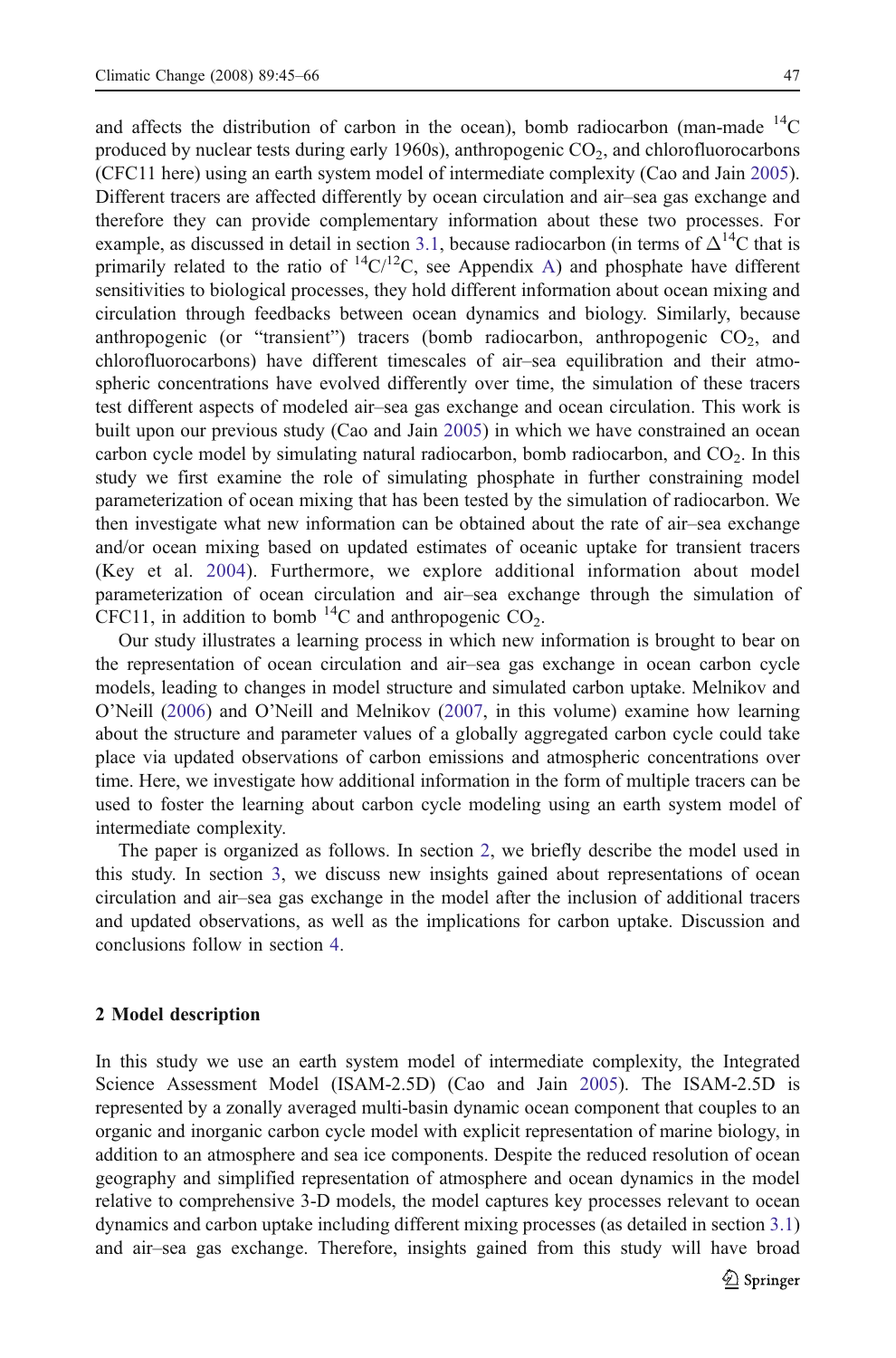implications for ocean carbon cycle modeling communities, including comprehensive 3-D modeling studies.

#### 3 Learning about ocean circulation and air–sea gas exchange

In this section we discuss insights gained about the ocean component of the ISAM-2.5D model and modifications made in model parameterizations after the simulations of multiple tracers and inclusion of updated observational data. We first identify problems in the parameterization of ocean diffusive mixing based on the simulation of phosphate. We then update the parameterization of air–sea gas exchange using updated bomb  $^{14}C$  data. Finally, we suggest modification in the parameterization of mesoscale eddies through the simulation of CFC11. Table [1](#page-4-0) summarizes various model simulations and Table [2](#page-5-0) lists model parameters used in each simulation as a result of updated model calibration after the addition of new tracers and observations.

#### 3.1 Simulate phosphate

Subgrid-scale mixing processes and mesoscale eddies cannot be explicitly accounted for in coarse resolution ocean circulation models and thus mixing parameterization schemes are required to represent these processes. The simulation of radiocarbon  $(^{14}C)$  is often used to assess the performance of different mixing schemes in ocean circulation models (e.g., Duffy et al. [1997;](#page-19-0) England and Rahmstorf [1999;](#page-19-0) Cao and Jain [2005\)](#page-19-0). Through the simulation of  $\Delta^{14}$ C (ISAM run), Cao and Jain [\(2005](#page-19-0)) concluded that to achieve a realistic simulation of  $\Delta^{14}$ C distribution, especially in the Southern Ocean, ocean subgrid-scale processes should be parameterized using both diffusive mixing along constant density surfaces (also known as isopycnal diffusion, see Redi [1982](#page-20-0)) and including mixing due to mesoscale eddies (Gent et al. [1995](#page-19-0); Gent-McWilliams (GM) scheme) that parameterizes the effect of mesoscale eddies on large-scale circulation in terms of large-scale density. Two key parameters involved in these parameterization schemes are isopycnal diffusivity  $(K<sub>1</sub>)$ , which determines the strength of isopycnal diffusion, and isopycnal thickness diffusivity (GM parameter,  $K_{\text{GM}}$ , which determines the strength of eddy-induced circulation. Data-based determination of these two parameters requires direct observation of tracer distributions and circulation fields on the spatial scale of mesoscale eddies, which is not currently feasible at the global scale. As a first order approximation, Cao and Jain ([2005](#page-19-0)) use a globally uniform value of  $1.0 \times 10^3$  m<sup>2</sup> s<sup>-1</sup> for both parameters (Gent et al. [1995\)](#page-19-0).

<span id="page-3-0"></span>Here we aim to test whether the simulation of biogeochemical tracers, such as phosphate, can provide more information about the parameterization of ocean mixing. The motivation behind this test is that phosphate and  $\Delta^{14}$ C hold different information about ocean circulation as a result of their different sensitivities to biological processes and intrinsic links between marine biology and ocean circulation.  $\Delta^{14}C$ , being primarily related to the ratio of  ${}^{14}C$  to  ${}^{12}C$ , is only affected by ocean mixing and insensitive to biological processes because they affect  ${}^{14}C$  and  ${}^{12}C$  in the same manner (Fiadeiro [1982\)](#page-19-0). In contrast, phosphate, being one of the major nutrients to sustain biological productivity in the ocean, is affected not only by ocean mixing, but also by biological processes such as the conversion between organic and inorganic matter through photosynthesis and decomposition. These biological processes are strongly mediated by ocean mixing and circulation; e. g., upwelling brings nutrients to ocean surface to fuel biological production, while horizontal mixing and transport carry away the nutrients from where they are produced.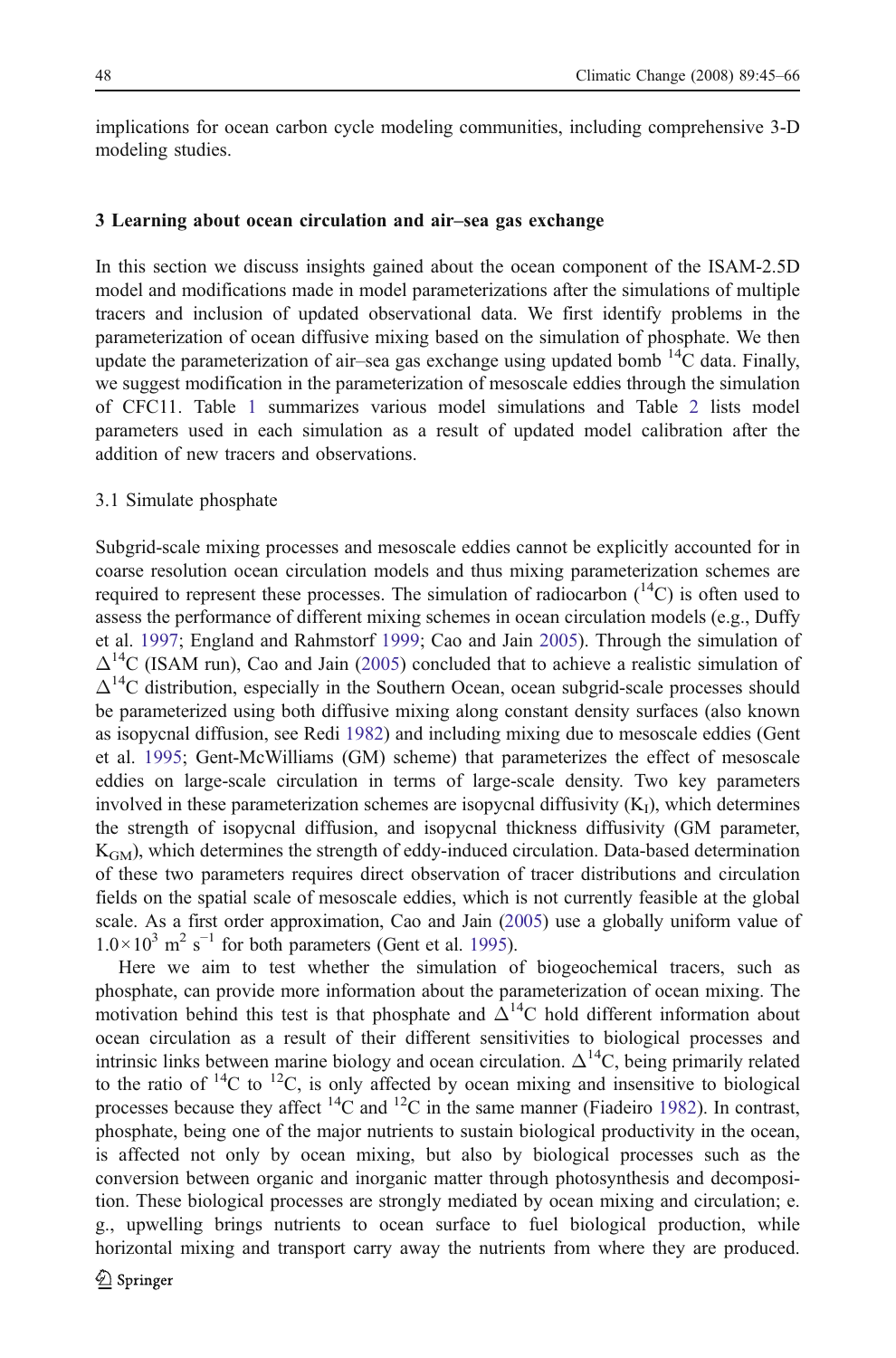<span id="page-4-0"></span>

|                                                 | Table 1 Tabulate description of the learning process about the representation of ocean mixing and air-sea exchange in ISAM model |                                                                                            |                                                                                                                                                                                                                                |
|-------------------------------------------------|----------------------------------------------------------------------------------------------------------------------------------|--------------------------------------------------------------------------------------------|--------------------------------------------------------------------------------------------------------------------------------------------------------------------------------------------------------------------------------|
| Tracer simulated and/or new<br>observation used | and air-sea exchange identified<br>that needs to be included<br>Parameterizations<br>of ocean mixing<br>and/or modified          | Name of model runs                                                                         | mixing and air-sea gas exchange<br>Key model features relevant to<br>the representation of ocean                                                                                                                               |
| Simulate $\Delta^{14}C$                         | eddy-induced circulation<br>Isopycnal diffusion and                                                                              | ISAM (1)                                                                                   | inventory data of Broecker et al (1985, 1995).<br>parameter. The rate of air-sea exchange<br>The model of Cao and Jain (2005) with<br>constant isopycnal diffusivity and GM<br>is calibrated based on the bomb <sup>14</sup> C |
| Simulate phosphate                              | Isopycnal diffusivity                                                                                                            | ISAM+OCMIP+updateK <sub>1</sub> (3a)<br>ISAM+OCMIP (2a)<br>ISAM+DGOM (2b)                  | Same as (1), but with the inclusion of OCMIP<br>Same as 2a(2b), but with depth-dependent<br>or DGOM biological component.<br>isopycnal diffusivity.                                                                            |
| Use updated bomb <sup>14</sup> C inventory      | The rate of air-sea exchange                                                                                                     | ISAM-DGOM+updateK <sub>1</sub> (3b)<br>+updateK <sub>1</sub> +updateKgas (4)<br>ISAM+OCMIP | Same as (3a), but with the rate of air-sea gas<br>bomb C inventory data of Key et al (2004)<br>exchange calibrated based on the updated                                                                                        |
| Simulate CFC11                                  | GM parameter used in the<br>eddy-induced circulation<br>parameterization of                                                      | +updateK <sub>1</sub> +updateKgas+<br>updateK <sub>GM</sub> (5)<br>ISAM+OCMIP              | as a function of density based on Visbeck et al. (1997)<br>Same as (4), but the GM parameter is calculated<br>and Marshall and Radko (2003).                                                                                   |
|                                                 |                                                                                                                                  |                                                                                            |                                                                                                                                                                                                                                |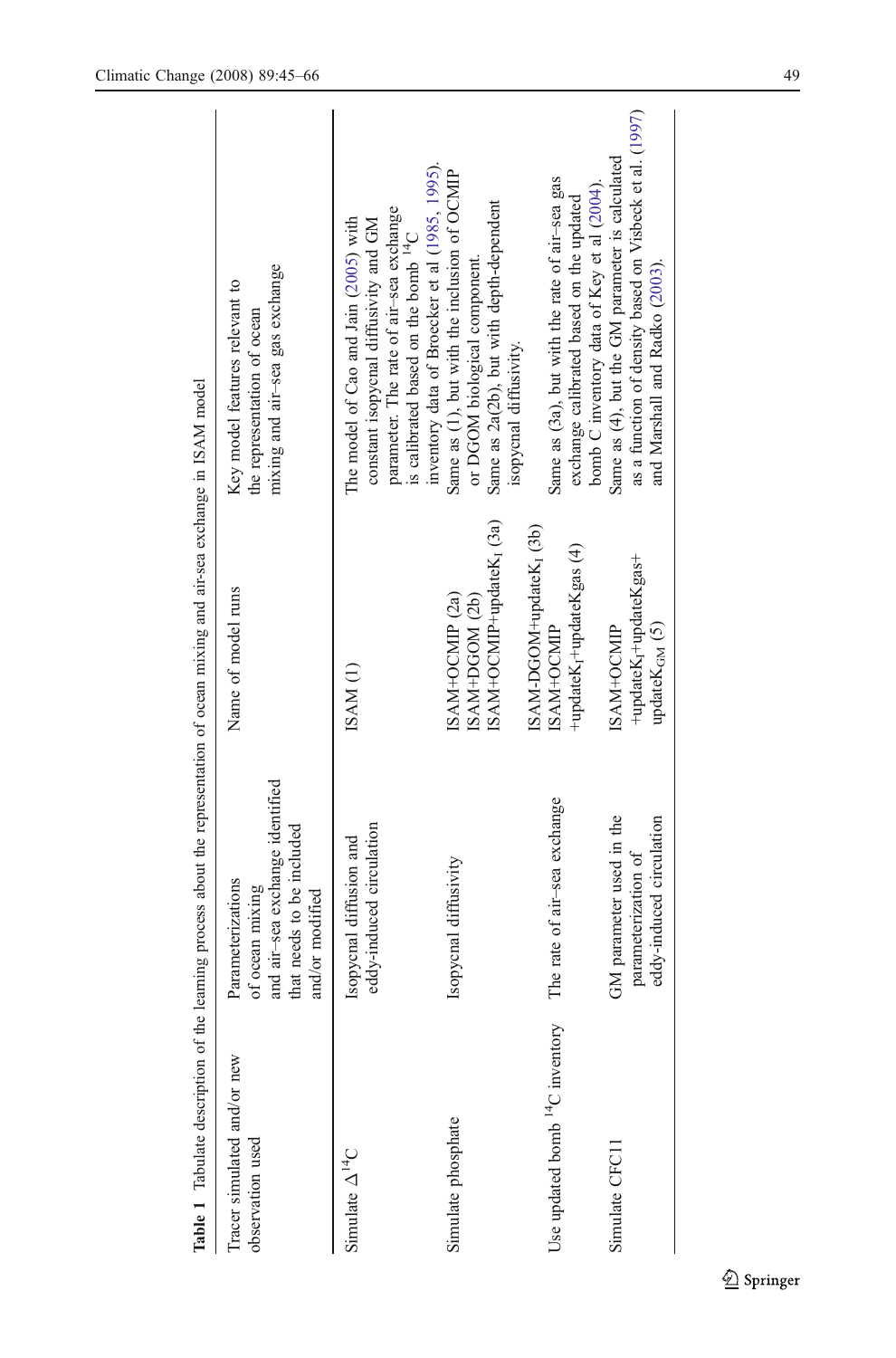|                                                         |                                                                        | Table 2 Parameters of ocean mixing and air-sea gas exchange used in different runs of the ISAM-2.5D model as listed in Table 1 |      |                                                                             |      |      |
|---------------------------------------------------------|------------------------------------------------------------------------|--------------------------------------------------------------------------------------------------------------------------------|------|-----------------------------------------------------------------------------|------|------|
| Model runs                                              | Isopycnal diffusivity $(m^2 s^{-1}) (K_I)$                             | GM parameter $(K_{\text{GM}})$ (m <sup>2</sup> s <sup>-1</sup> )                                                               |      | Scaling factor $(f)$ in the rate of air-sea<br>gas exchange $(K_{\rm gas})$ |      |      |
|                                                         |                                                                        |                                                                                                                                |      | Atlantic Pacific Indian Southern                                            |      |      |
| <b>ISAM</b>                                             | $1.0 \times 10^{3}$                                                    | $1.0\times10^3$                                                                                                                | 0.50 | 0.50                                                                        | 0.50 | 0.50 |
| SAM+OCMIP                                               | $1.0\times10^3$                                                        | $1.0\times10^3$                                                                                                                | 0.50 | 0.50                                                                        | 0.50 | 0.50 |
| ISAM+DGOM                                               |                                                                        |                                                                                                                                |      |                                                                             |      |      |
| SAM+OCMIP+updateK <sub>1</sub>                          | 7.0×10 <sup>3</sup> to $1.0 \times 10^3$ m <sup>2</sup> s <sup>1</sup> | $1.0 \times 10^{3}$                                                                                                            | 0.50 | 0.50                                                                        | 0.50 | 0.50 |
| SAM+DGOM+updateK <sub>I</sub>                           | from ocean surface to bottom                                           |                                                                                                                                |      |                                                                             |      |      |
| ISAM+OCMIP                                              | $7.0 \times 10^3$ to $1.0 \times 10^3$ m <sup>2</sup> s <sup>1</sup>   | $1.0\times10^3$                                                                                                                | 0.50 | 0.54                                                                        | 0.58 | 0.23 |
| +updateK <sub>1</sub> +updateKgas                       | from ocean surface to bottom                                           |                                                                                                                                |      |                                                                             |      |      |
| SAM+OCMIP                                               | $7.0 \times 10^3$ to $1.0 \times 10^3$ m <sup>2</sup> s <sup>1</sup>   | between 0.8 and $2.0 \times 10^3$                                                                                              | 0.50 | 0.54                                                                        | 0.58 | 0.23 |
| +updateK <sub>1</sub> +updateKgas+updateK <sub>GM</sub> | from ocean surface to bottom                                           |                                                                                                                                |      |                                                                             |      |      |
|                                                         |                                                                        |                                                                                                                                |      |                                                                             |      |      |

<span id="page-5-0"></span> $11.44$  $\frac{1}{2}$ ISAM-25D  $f_{\rm th}$ di ff.  $\frac{1}{4}$ ŀ,  $\ddot{\phantom{a}}$  $\ddot{\phantom{a}}$  $\ddot{\cdot}$  $\ddot{ }$  $\epsilon$  $\epsilon$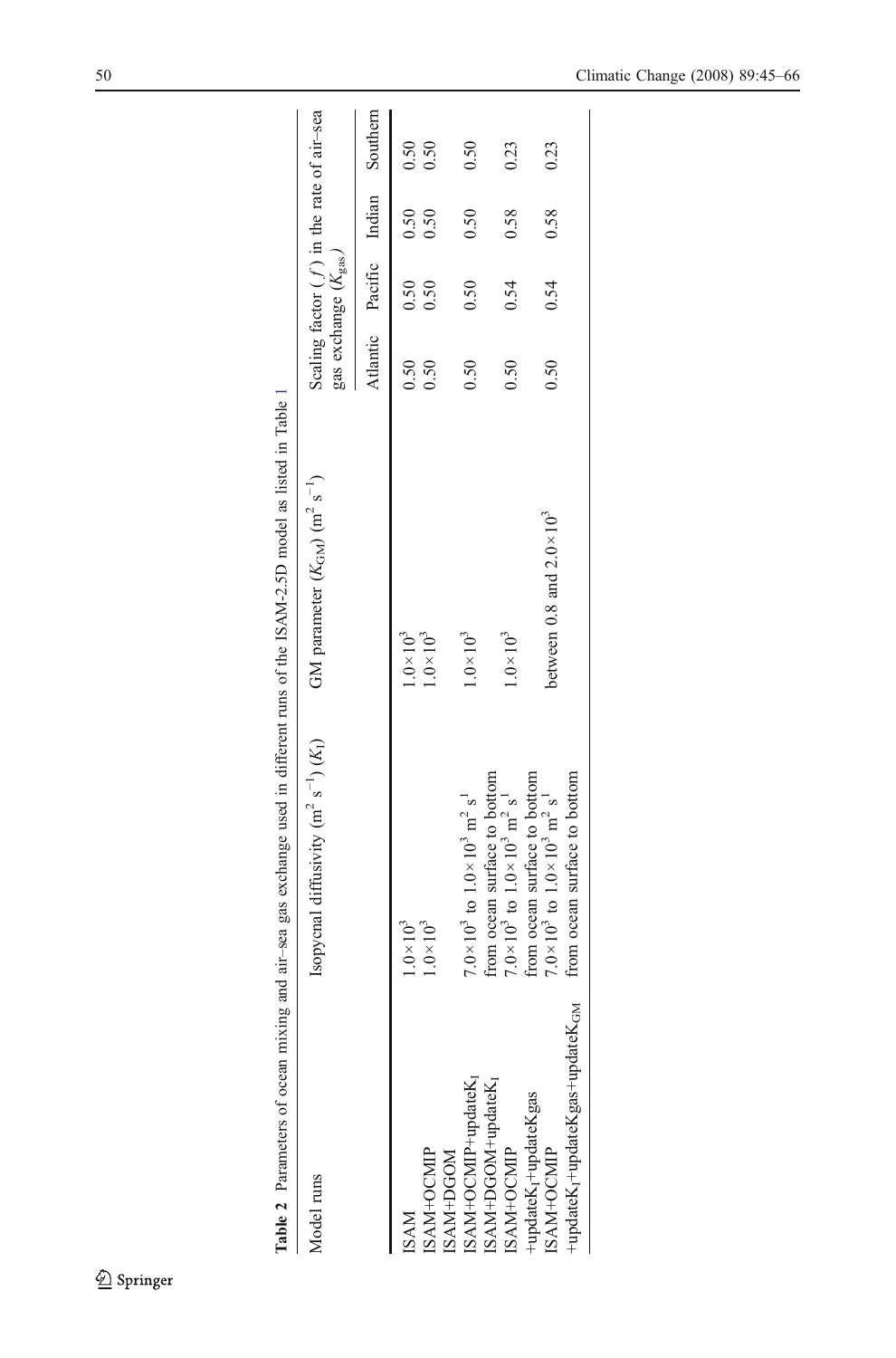Therefore ocean dynamics, through its effect on biological processes, affects the distribution of biological tracers more than the distribution of  $\Delta^{14}$ C. In other words, weaknesses in modeled ocean circulation and mixing not readily visible in the simulation of  $\Delta^{14}$ C might be exposed more clearly through the simulation of biological tracers like phosphate.

To explore the role of simulating phosphate in further constraining  $\Delta^{14}$ C-calibrated parameterization of ocean mixing, we conducted two runs including the simulation of marine biology using the ISAM-2.5D model calibrated by the simulation of  $\Delta^{14}C$ . The purpose of these simulations is to investigate whether the simulation of phosphate can identify problems in the parameterization of ocean mixing that is not detected by the simulation of  $\Delta^{14}$ C. To test the sensitivity of our results to the representation of biogeochemical processes, we have incorporated two distinct biogeochemical models into the ISAM-2.5D: a geochemical model based on the Ocean Carbon-Cycle Model Intercomparison Project (OCMIP) protocol that simply parameterizes biological processes in terms of geochemical fluxes [\(http://www.ipsl.jussieu.fr/OCMIP](http://www.ipsl.jussieu.fr/OCMIP)) (referred to as OCMIP model hereafter); and a marine ecosystem model based on Le Quéré et al. [\(2005](#page-20-0)) that explicitly represents a suite of biological and food web processes (referred to as the Dynamic Green Ocean Model (DGOM) hereafter). Details on both models are given in Appendix [B](#page-16-0). The simulations with these two model are listed here as ISAM+OCMIP and ISAM+DGOM.

The ISAM+OCMIP model-simulated latitude-depth distribution of phosphate concentrations show more pronounced model-observation discrepancy than that of  $\Delta^{14}C$  $\Delta^{14}C$  $\Delta^{14}C$  (Fig. 1). In particular, in the upper 200 m ocean around 10°S the ISAM+OCMIP run overestimates the phosphate concentration by a factor of more than two, while the simulated  $\Delta^{14}C$  is greater than the observation by less than 20%. Likewise, the ISAM+DGOM run overestimates the phosphate concentration in the uppermost 100 m low latitude ocean by a factor of nearly three while the modeled  $\Delta^{14}$ C in that region is comparable to the observation (Fig. [2](#page-8-0)). The excess accumulation of phosphate in both model runs can be explained as follows: the accumulation of phosphate concentrations in the upper low latitude ocean initialized by dynamic processes (e.g., overly strong upwelling of phosphaterich deep ocean waters and/or insufficient horizontal mixing with surrounding phosphatepoor waters) leads to intense biological production and excess organic matter. The organic matter is subsequently decomposed into inorganic nutrients including phosphate and carbon at ocean depth, which is then brought back to the upper ocean through upwelling and mixing. The excess buildup of phosphate concentrations, similar to the "nutrient trapping" problem found in previous studies (e.g., Najjar et al. [1992](#page-20-0); Anderson and Sarmiento [1995](#page-19-0); Aumont et al. [1999](#page-19-0)), is therefore a consequence of the interaction between ocean dynamics and biological processes. Since this interaction does not affect  $\Delta^{14}$ C, this problem does not show up in  $\Delta^{14}$ C distribution.

Previous studies argued that the problem of "nutrient trapping" is a result of the lack of dissolved organic matter (DOM) in ocean models (e.g., Bacastow and Maier-Reimer 1990; Najjar et al. [1992;](#page-20-0) Anderson and Sarmiento [1995](#page-19-0)). Aumont et al. ([1999](#page-19-0)), in contrast, found that deficiencies in modeled circulation fields are mainly responsible for the "nutrient trapping" problem. DOM has been included in both ISAM+OCMIP and ISAM+DGOM runs and thus the excessive buildup of phosphate is not a result of the lack of DOM in our model simulations. Extensive sensitivity experiments in the ISAM+OCMIP and ISAM + DGOM runs involving modifications in biological parameters (e.g., the rate of growth and remineralization of organic matter, the lifetime and decomposition depth of DOM, and parameters related to plankton dynamics) show that changes in biological parameters cannot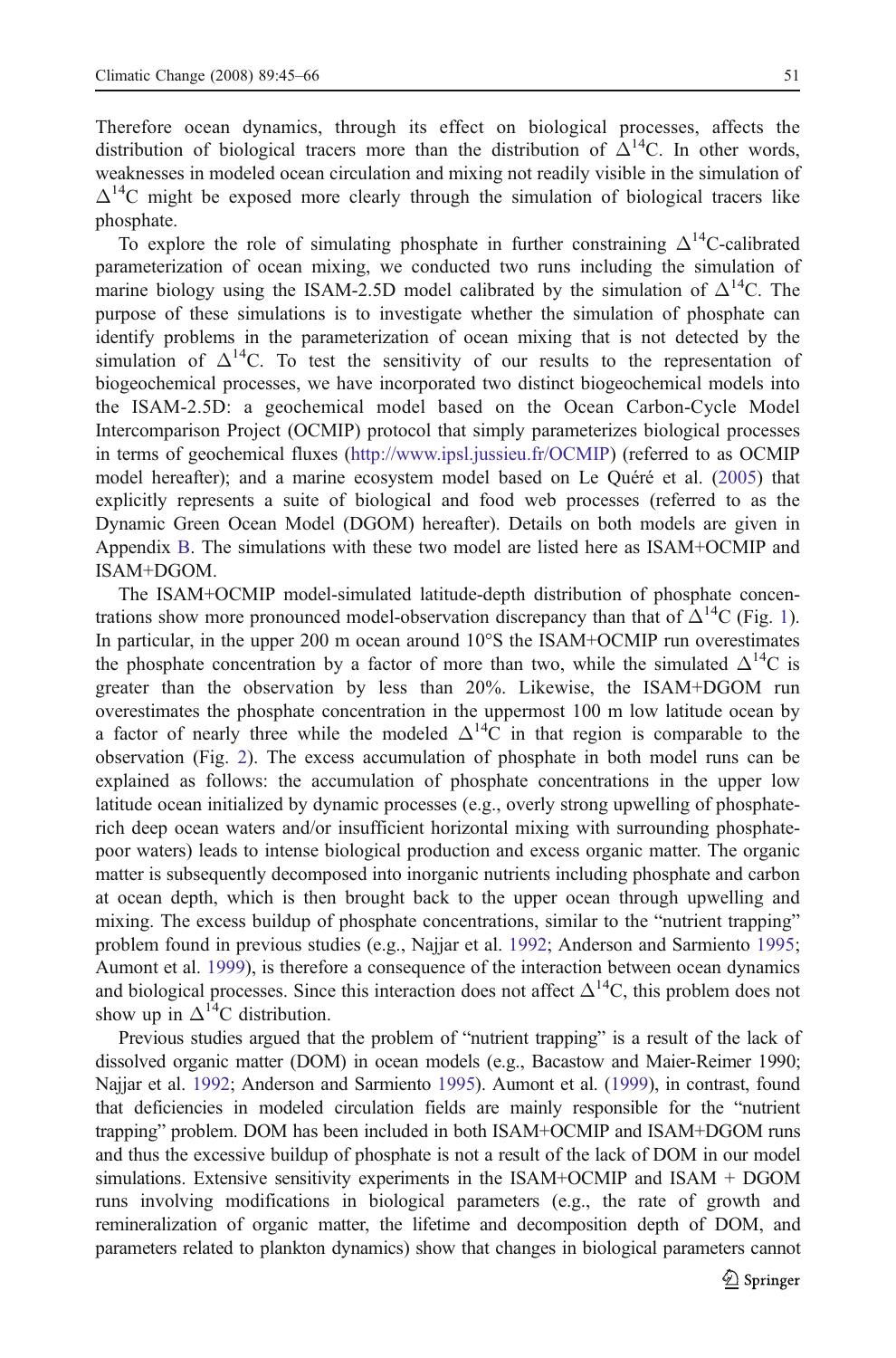

Fig. 1 Latitude-depth distribution of  $\Delta^{14}C$  (per mil) and phosphate (micromole per kilogram) over the uppermost 500 m of the global ocean for the observation  $(\Delta^{14}C$  from Key et al. [2004](#page-19-0) and phosphate from Conkright et al. [2002](#page-19-0)), model simulations of ISAM+OCMIP and ISAM+OCMIP+update $K_1$  runs, and the percentage difference between model simulations and corresponding observations

<span id="page-7-0"></span>improve the phosphate distribution in the low latitude region without severely worsening its distribution in mid-to-high latitude oceans, indicating that problems in the model parameterizations of ocean mixing is responsible for the excessive accumulation of phosphate concentrations. We identified that weak isopycnal diffusion at the upper ocean is mainly responsible for the excess accumulation of phosphate in the low latitude region. To improve phosphate simulation, we enhance isopycnal diffusivity in the upper ocean by replacing the uniform isopycnal diffusivity of  $1.0 \times 10^3$  m<sup>2</sup> s<sup>-1</sup> used in the ISAM+OCMIP and ISAM+ DGOM model with a depth-dependent profile that decreases with depth. Sensitivity studies show that an isopycnal diffusivity decreasing exponentially from  $7.0 \times 10^3$  m<sup>2</sup> s<sup>-1</sup> at the surface ocean to  $1.0 \times 10^3$  m<sup>2</sup> s<sup>-1</sup> at bottom ocean yields an improved simulation of phosphate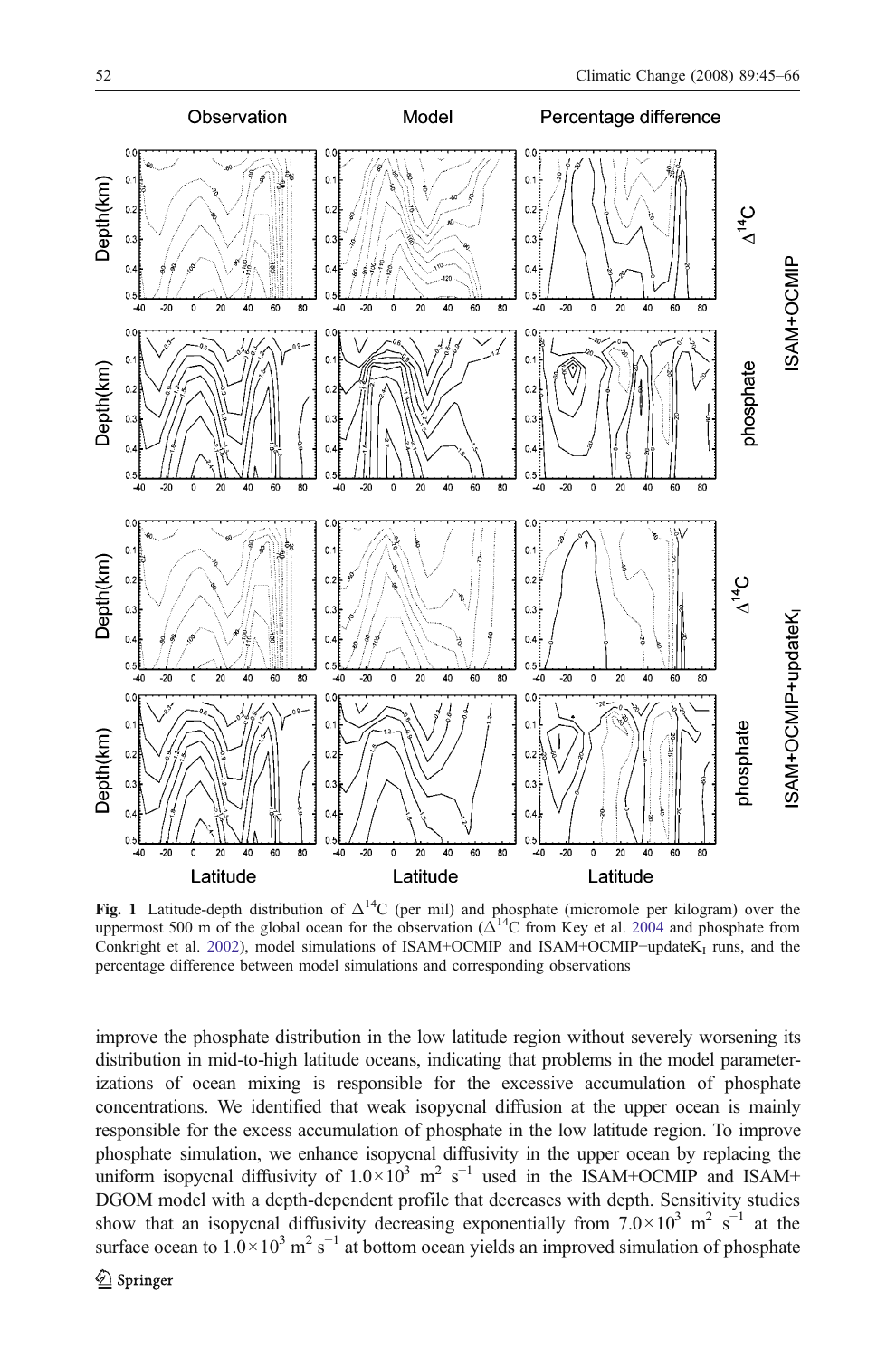



profiles at both ocean surface and interior ocean (ISAM+OCMIP+update $K_I$  and ISAM+  $DGOM+updateK<sub>I</sub> runs$ ). This depth-dependent isopycnal diffusivity is physically justified as it reflects the ocean's tendency to diffuse along isopycnal surfaces more rapidly at the ocean surface than at depth (Harvey [1995;](#page-19-0) England and Rahmstorf [1999\)](#page-19-0).

<span id="page-8-0"></span>The modification made in the isopycnal diffusivity greatly improves the simulated phosphate distribution (Figs. [1](#page-7-0) and [2](#page-8-0)) by removing excess phosphate concentrations in the upper low latitude region through more efficient isopycnal mixing between low and mid-tohigh latitude oceans. The improvement in the simulation of phosphate is most pronounced by comparing upper ocean phosphate concentrations between 30°S and 30°N between the ISAM+DGOM and ISAM+DGOM+update $K_I$  runs (Fig. [2\)](#page-8-0). Meanwhile, the model essentially keeps its ability to realistically simulate natural  $\Delta^{14}C$  $\Delta^{14}C$  $\Delta^{14}C$  (Figs. 1 and [2](#page-8-0), also see Fig. [3](#page-9-0) as discussed later). However, neither the model with uniform isopycnal diffusivity  $(ISAM+OCMIP)$  or the one with depth-dependent diffusivity  $(ISAM+OCMIP+updateK_I)$  is able to simulate well observed inventories of transient tracers. The ISAM+OCMIP+ update $K_I$  run slightly improves the simulation of bomb  $^{14}C$  and anthropogenic CO<sub>2</sub> in the Atlantic, Indian, and Southern Oceans, but worsens their simulations in the Pacific Ocean. The model-observation discrepancy in the Pacific Ocean stems from the overestimation of anthropogenic carbon in the North Pacific, which reflects the difficulty in representing intermediate water formation and tidal process in that region by coarse resolution ocean models (Gnanadesikan et al. [2002;](#page-19-0) Sarmiento et al. [2004](#page-20-0)).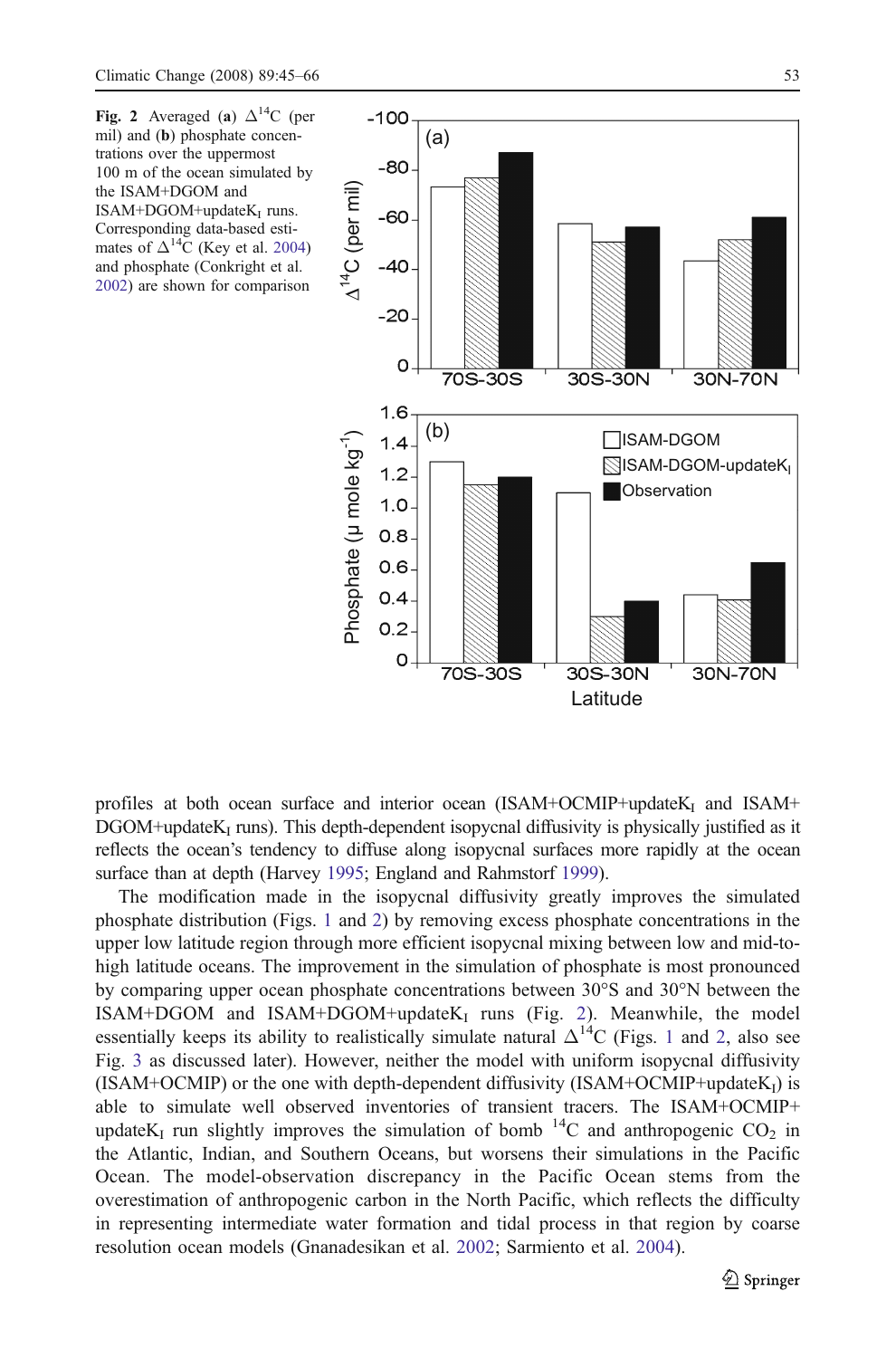

Fig. 3 Observed and modeled inventories of bomb  ${}^{14}C$  (10<sup>27</sup> atoms), anthropogenic CO<sub>2</sub> (PgC), and CFC11 ( $10^7$ mole) in different ocean basins versus averaged natural  $\Delta^{14}$ C (per mil) for typical water masses of the corresponding basin from different model runs (1, ISAM+OCMIP;  $\overline{2}$ , ISAM+OCMIP+updateK<sub>1</sub>; 3, ISAM+  $OCMIP+updateK_I+updateKgas$ ; 4, ISAM+OCMIP+update $K_I+updateKgas+UpdateG_M$ ) Water masses are defined as follows: NADW, North Atlantic Deep Water (0–60°N, 1000–3500 m); NPDW, North Pacific Deep Water (North of Equator, 1500–5000 m); NIDW, North Indian Deep Water (North of Equator, 1500– 5000 m); CDW, Circumpolar Deep Water (45–90°S, 1500–5000 m). Error bars of the observation represent 2σ for natural  $\Delta^{14}$ C and 15% uncertainty for inventories

# 3.2 Use updated inventory data of bomb  $^{14}$ C

As discussed above, after the modification made in isopycnal diffusivity of the ISAM-2.5D model as suggested by the simulation of phosphate sizeable model-observation discrepancies remain in terms of inventories for bomb  ${}^{14}C$  and anthropogenic CO<sub>2</sub> (Table [3](#page-10-0)). Here we examine whether updated observational estimates of bomb  $^{14}$ C inventory can provide new insight about parameterization of air–sea exchange, and thus help to reduce the modeldata discrepancy. For a more complete comparison between model and observed inventories of transient tracers, we include the simulation of another transient tracer, CFC11, based on the OCMIP protocol.

<span id="page-9-0"></span>The flux of transient tracers from the atmosphere to ocean depends on the partial pressure difference of a certain gas between the atmosphere and ocean surface and the rate of air–sea exchange with the latter usually being parameterized as a function of wind speed and temperature. The most widely used parameterization of air–sea gas exchange assumes a quadratic dependence of air–sea exchange on wind speed (Wanninkhof [1992](#page-21-0)): Kgas  $=$ f  $u^2$ (Sc/660)<sup>-1/2</sup> (Kgas is the rate of air–sea gas exchange, u is the wind speed, Sc is the Schmidt number as a function of temperature, and f is a scaling factor). The scaling factor f is traditionally calibrated to obtain a global mean air–sea exchange rate of Broecker et al. ([1995\)](#page-19-0) based on the bomb  $^{14}$ C data measured during the mid-1970s survey of Geochemical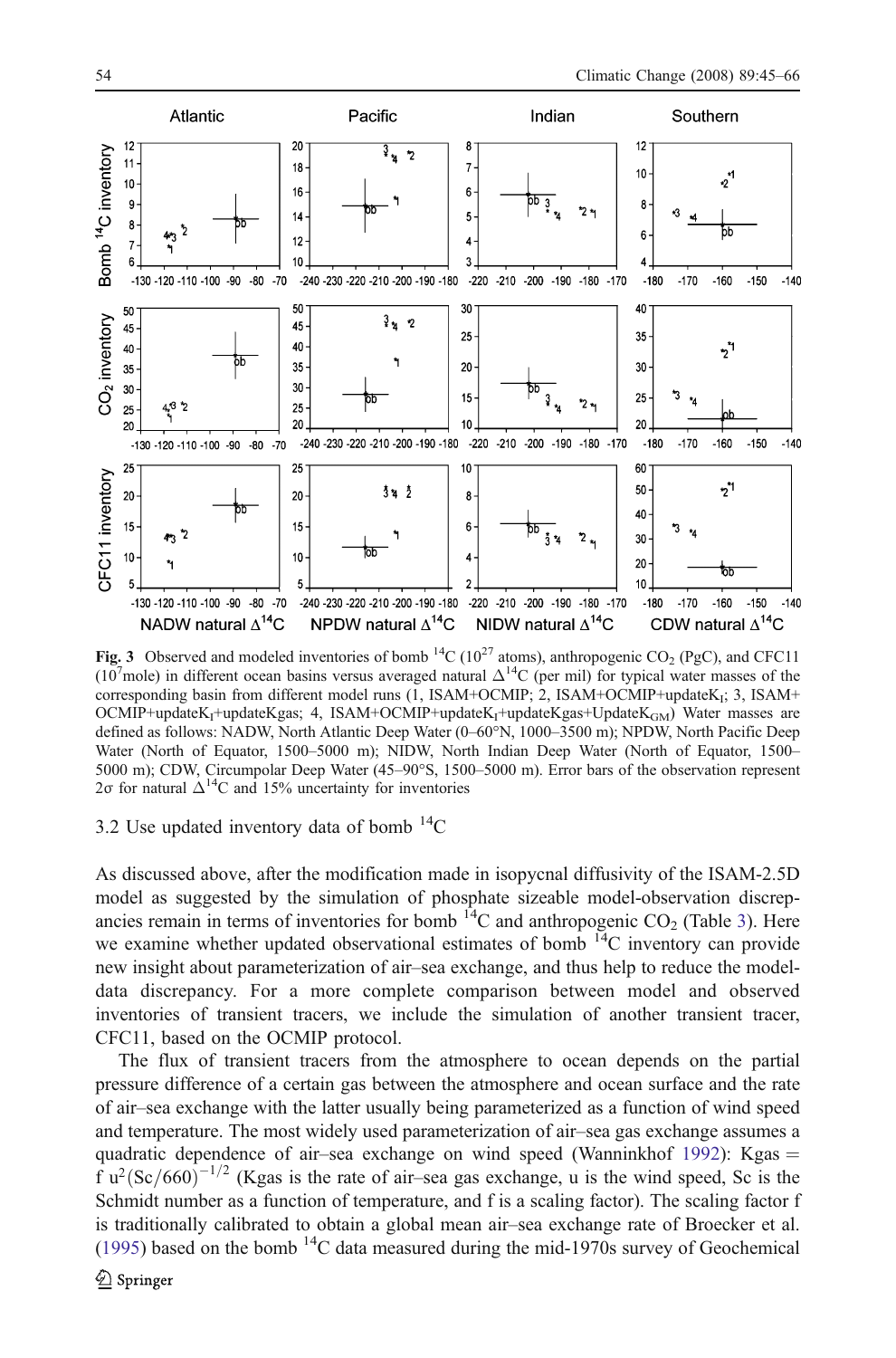| mid-1990s in various ocean basins | <b>Table 3</b> Simulated and observational-based inventories of bomb ${}^{14}C$ , anthropogenic CO <sub>2</sub> , and CFC11 in the |
|-----------------------------------|------------------------------------------------------------------------------------------------------------------------------------|
| $M = 1.1$ $\ldots$ $2$            | Okaamistanal astimata                                                                                                              |

|          | Model runs <sup>a</sup>     |                                                     |       |       | Observational estimate  |
|----------|-----------------------------|-----------------------------------------------------|-------|-------|-------------------------|
|          | Ι                           | H                                                   | Ш     | IV    | Key et al. $(2004)^{b}$ |
|          |                             | Bomb <sup>14</sup> C $(10^{27}$ atoms) <sup>c</sup> |       |       |                         |
| Atlantic | 7.1                         | 8.1                                                 | 7.7   | 7.6   | $8.3(7.1-9.5)$          |
| Pacific  | 15.6                        | 19.3                                                | 19.1  | 19.0  | $14.9(12.7 - 17.1)$     |
| Indian   | 5.4                         | 5.5                                                 | 5.4   | 5.3   | $5.9(5.0 - 6.8)$        |
| Southern | 9.9                         | 9.3                                                 | 7.4   | 7.1   | $6.7(5.7-7.7)$          |
| Global   | 38.0                        | 42.2                                                | 39.6  | 39.0  | $35.8(30.5 - 41.1)$     |
|          |                             | $CO2$ (PgC=10 <sup>15</sup> gram carbon)            |       |       |                         |
| Atlantic | 24.4                        | 27.3                                                | 26.9  | 25.5  | 38.4(32.6–44.2)         |
| Pacific  | 37.6                        | 46.9                                                | 46.0  | 46.4  | $28.4(24.1 - 32.6)$     |
| Indian   | 14.2                        | 14.9                                                | 14.3  | 14.0  | $17.4(14.8 - 20.0)$     |
| Southern | 35.2                        | 34.0                                                | 27.3  | 26.2  | $21.6(18.4 - 24.8)$     |
| Global   | 115.4                       | 123.1                                               | 114.5 | 112.1 | $105.8(89.9 - 121.7)$   |
|          | CFC11(10 <sup>7</sup> mole) |                                                     |       |       |                         |
| Atlantic | 8.4                         | 13.4                                                | 12.6  | 12.6  | $18.5(15.7 - 21.3)$     |
| Pacific  | 13.1                        | 20.4                                                | 20.4  | 19.8  | $11.7(9.9 - 13.5)$      |
| Indian   | 4.7                         | 5.2                                                 | 5.2   | 5.0   | $6.2(5.3 - 7.1)$        |
| Southern | 50.0                        | 47.7                                                | 33.1  | 30.8  | $18.5(15.7 - 21.3)$     |
| Global   | 76.2                        | 86.7                                                | 71.3  | 67.4  | 54.9(46.7–63.1)         |

<sup>a</sup> I ISAM-OCMIP, II ISAM+OCMIP+updateK<sub>I</sub>, III ISAM+OCMIP+updateK<sub>I</sub>+updateKgas, IV ISAM  $+OCMIP+updateK_I+updateKgas+updateK_{GM}$ 

<sup>b</sup> Range values in the bracket are based on the 15% uncertainty assumed by Key et al. [\(2004](#page-19-0)).

<sup>c</sup> Vertical integration stops at 1,600 m as the estimate of bomb  $^{14}$ C inventory given by Key et al. ([2004\)](#page-19-0). Since ocean uptake of transient tracers is independent of biological processes, only results from simulations

including the OCMIP biogeochemical component are compared here.

Ocean Section Study (GEOSECS). The scaling factor calibrated this way is commonly used in most modeling studies of the ocean carbon cycle (e.g., ocean carbon cycle models participating the OCMIP project), including the study of Cao and Jain ([2005\)](#page-19-0) and the ISAM, ISAM+OCMIP, ISAM+DGOM, and ISAM+OCMIP+K<sub>I</sub> runs listed in Table [1](#page-4-0).

<span id="page-10-0"></span>Since the study of Broecker et al.  $(1995)$  $(1995)$  updated estimates of bomb  $^{14}$ C inventory have emerged. Key et al. ([2004\)](#page-19-0) synthesized the data from the measurements of the Ocean Circulation Experiment (WOCE), the Joint Global Ocean Flux Study (JGOFS), and the Ocean Atmosphere Carbon Exchange Study (OACES) made during the 1990s to estimate the inventory of transient tracers including bomb  $^{14}$ C, anthropogenic CO<sub>2</sub>, and CFCs (Global Ocean Data Analysis Project, GLODAP). As pointed out by Peacock [\(2004](#page-20-0)), one major bias in the Broecker et al. [\(1995](#page-19-0)) analysis is the assumption that the bomb  $^{14}$ C inventory in each 10° latitude band can be obtained from the average of a small number of GEOSECS station-based bomb  ${}^{14}$ C inventories falling within that band. According to Peacock [\(2004\)](#page-20-0), this bias may lead to an overestimation of the global bomb  $^{14}C$  inventory by about 15%. Compared to the data obtained from GEOSECS survey, the measurement density for the GLODAP is increased by almost an order of magnitude, which is expected to enhance the reliability of estimated inventories of transient tracers. In addition, independent modeling study on the global radiocarbon budget (Naegler and Levin [2006](#page-20-0), Sweeney et al. [2007,](#page-21-0) Müller et al. [2008\)](#page-20-0) suggested that the estimates of bomb  $^{14}C$  inventory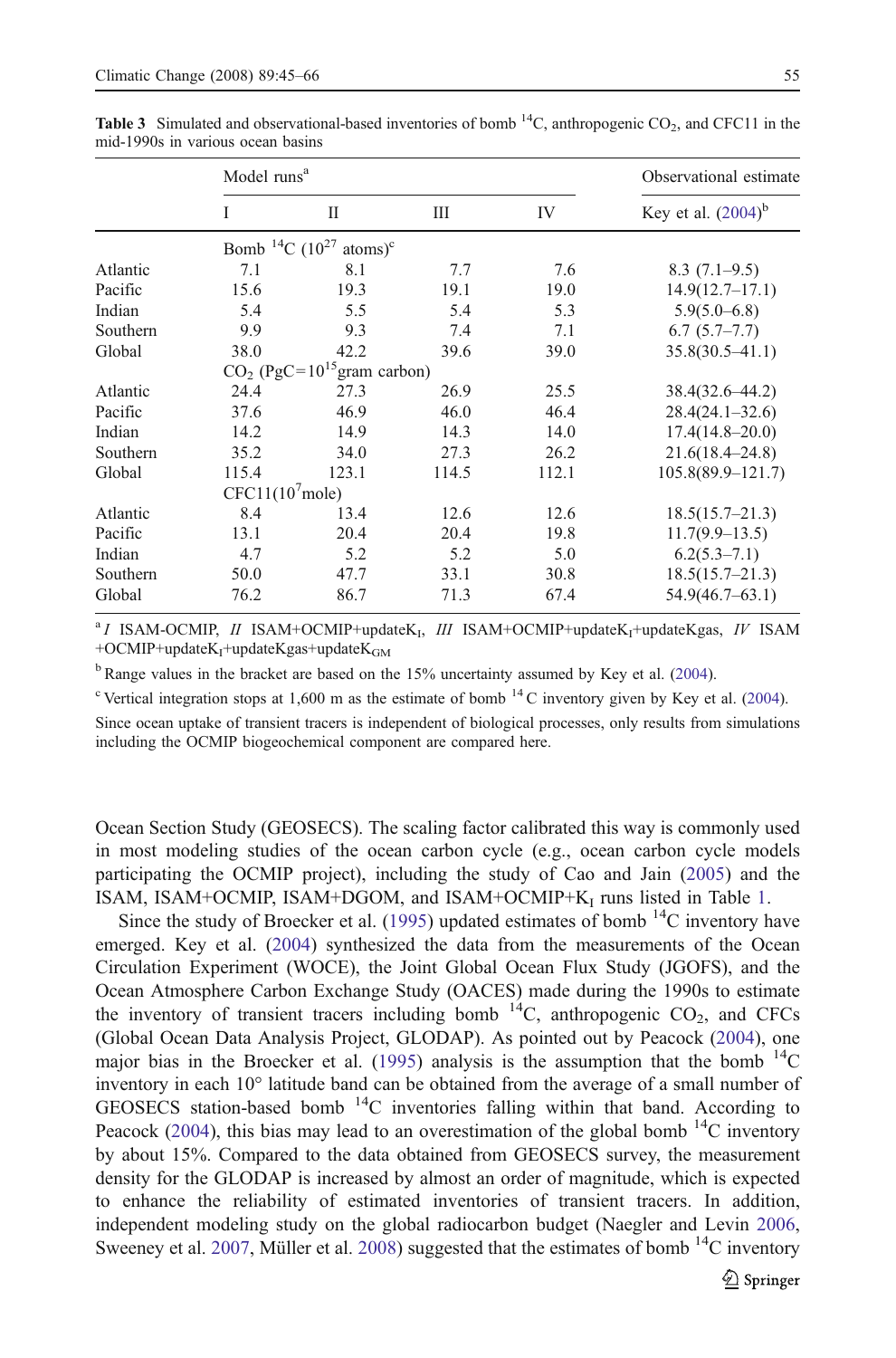by Peacock ([2004](#page-20-0)) and Key et al. [\(2004\)](#page-19-0) are more consistent with our current knowledge of the global excess radiocarbon content compared to that of Broecker et al. [\(1995\)](#page-19-0).

The updated estimates of bomb  $14$ C inventory calls for a revised calibration of the scaling factor used in the calculation of air-sea gas exchange. We exploit the fact that bomb  $14$ <sup>-1</sup>C inventory is equal to the spatially and temporally integrated flux of bomb  $14$ <sup>-1</sup>C into the ocean and thus the scaling factor f can be calculated from the observed bomb  $^{14}C$  inventory and evolution of surface  $CO_2$  and <sup>14</sup>C following the method of Naegler et al. [\(2006](#page-20-0)) (refer to Appendix [C](#page-17-0) for a detailed discussion about the calculation of the scaling factor). We use the ocean basin mean bomb  $^{14}C$  inventory data of Key et al. ([2004\)](#page-19-0) to derive the scaling factor for each ocean basin. Compared to the scaling factor calibrated based on the Broecker et al. ([1995\)](#page-19-0) analysis, the greatest change is observed in the Southern Ocean, where the updated value is about 55% lower than the previous estimate (Table [2\)](#page-5-0), implying a significant lower air–sea exchange rate in the Southern Ocean.

The updated scaling factor and the resulting rate of air–sea exchange greatly improve the simulated uptake of transient tracers in the Southern Ocean (compare ISAM+OCMIP+update $K_I$ and ISAM+OCMIP+update $K_I$ +updateKgas runs in Table [3\)](#page-10-0). With the original scaling factor the model overestimates the ocean inventories of bomb  ${}^{14}C$ , anthropogenic CO<sub>2</sub>, and CFC11 in the Southern Ocean by about 40%, 57%, and 150% respectively, while with the updated scaling factor the model-data discrepancy is reduced to 10%, 25%, and 80% for bomb  $^{14}C$ , anthropogenic CO2, and CFC11 respectively. Changes in model estimated inventories in other oceans are small as a result of small changes in the rate of air–sea gas exchange.

#### 3.3 Simulate CFC11

After recalibrating the rate of air–sea exchange modeled inventories of bomb  $^{14}C$  and anthropogenic  $CO<sub>2</sub>$  in the Southern Ocean are reasonably consistent with the data-based estimates (Table [3](#page-10-0) ISAM+OCMIP+update $K_1$ +update $K_2$ as run). However, the simulated CFC11 inventory in the Southern Ocean is about 80% larger than the observational estimate. Although uncertainties in the representation of air–sea exchange (e.g., wind speed dependence and/or the wind speed data itself) might be partly responsible for this overestimation, the higher-than-observed CFC11 inventory can be partly attributed to an excessive upwelling in the Antarctic Circumpolar Current (ACC) region around 45°S to 65°S. Overly strong ACC upwelling brings excessive deep water free of CFC11 to surface ocean, which, as a result of fast air–sea exchange of CFC11 (an air–sea equilibrium time scale of about 2 weeks), have sufficient time to absorb atmospheric CFC11 before it can be transported away to low latitude oceans, and thus leads to intensive uptake of CFC11 from the atmosphere into the ocean. In contrast, bomb  ${}^{14}C$  and anthropogenic  $CO_2$  have a much longer time scale of air-sea exchange (about 10 years for bomb <sup>14</sup>C and 1 year for anthropogenic  $CO<sub>2</sub>$ ), and therefore water upwelled from the deep ocean is not able to adequately accumulate bomb  ${}^{14}C$  and anthropogenic  $CO_2$  from the atmosphere before it is transported equatorward. As a result, the excessive ACC upwelling affects CFC11 uptake more than it affects bomb  ${}^{14}C$  and anthropogenic  $CO_2$ . Therefore, the simulation of CFC11 indicates the problem of excessive ACC upwelling more clearly than the simulations of bomb  $^{14}$ C and anthropogenic CO<sub>2</sub>.

We now seek ways to further improve the model estimated inventory of transient tracers in the Southern Ocean, especially CFC11, by modifying parameterizations of ocean circulation. As suggested by Gnanadesikan [\(1999](#page-19-0)), the rate of Southern Ocean upwelling is determined by the eddy-induced transport and wind-driven Ekman transport (water flow near the ocean surface driven by wind above), with the Ekman transport partially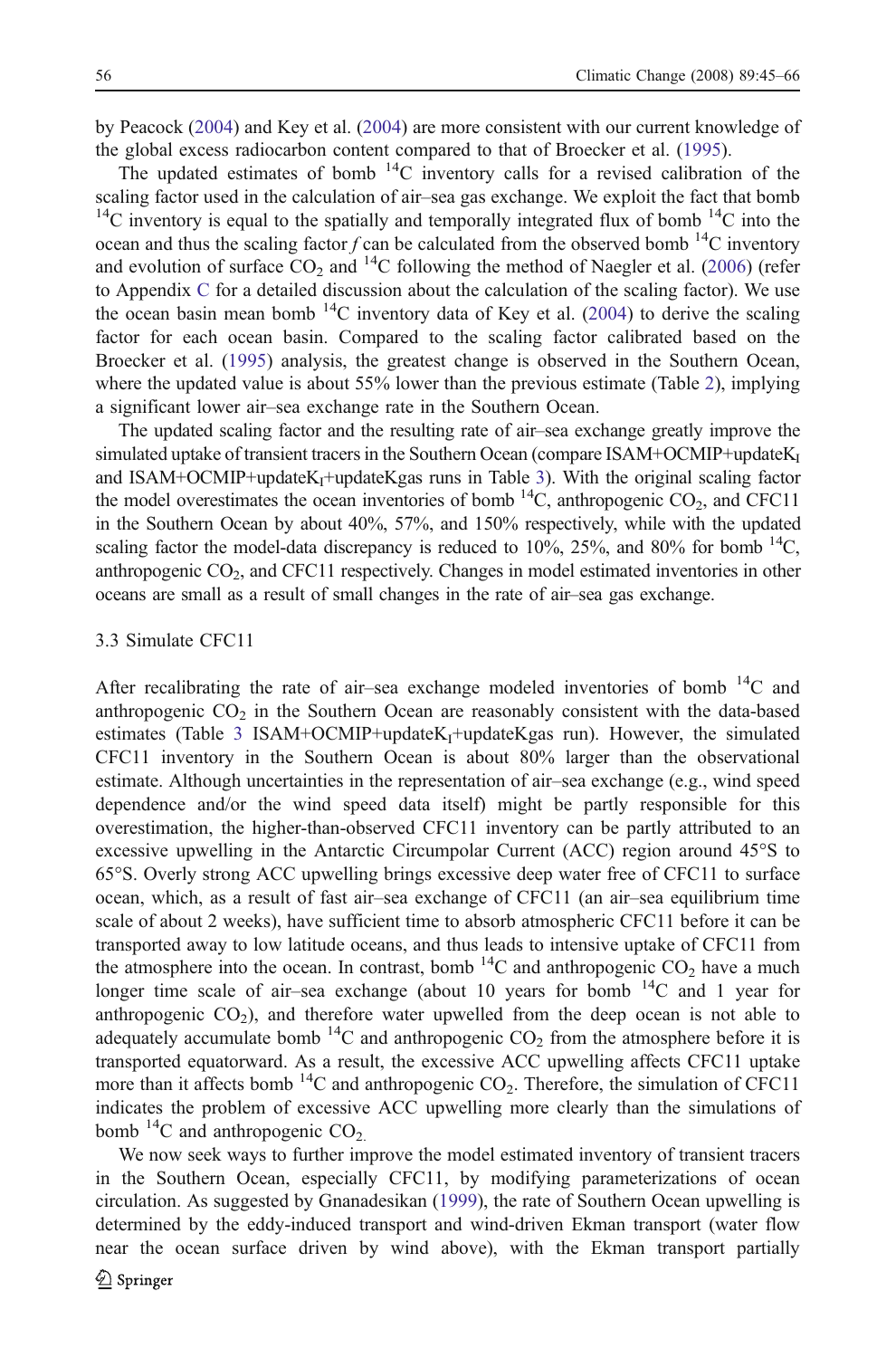compensated by the eddy-driven flow. As discussed earlier, in the model parameterization of mesoscale eddies a key parameter is the GM parameter  $(K_{GM})$  that determines the strength of eddy-induced transport. A constant value of 1000  $m^2 s^{-1}$  for the GM parameter has been widely used in previous studies (e.g., Duffy et al. [1997](#page-19-0); Hirst and McDougall [1998](#page-19-0); Saenko and Weaver [2003\)](#page-20-0) and all our model runs discussed previously. However, as suggested by a number of studies (e.g., Visbeck et al. [1997;](#page-21-0) England and Rahmstorf [1999](#page-19-0); Knutti et al. [2000;](#page-20-0) Marshall and Radko [2003](#page-20-0)), the GM parameter is not uniform in the global ocean and possibly related to the vertical and horizontal stratification. To test the effect of a spatially and temporally varying GM parameter on the ocean circulation and tracer uptake, we relate the GM parameter to the isopycnal slope following Visbeck et al. ([1997](#page-21-0)) and Marshall and Radko [\(2003](#page-20-0)). (ISAM+OCMIP+updateK<sub>I</sub>+updateKgas+ update $K_{GM}$  run) The calculated GM parameter varies between 800 and 2000 m<sup>2</sup> s<sup>-1</sup> in the modeled Southern Ocean. The overall increase in the GM parameter strengthens the eddy-driven circulation in the Southern Ocean, reducing the ACC upwelling and the effective vertical diffusion. As a result, the simulated inventories of CFC11, bomb  $^{14}C$ , and anthropogenic  $CO<sub>2</sub>$  in the Southern Ocean are further reduced by about 5% (compare  $ISAM+OCMIP+updateK<sub>I</sub>+updateKgas$  and  $ISAM+OCMIP+updateK<sub>I</sub>+updateKgas+$ update $K_{GM}$  runs in Table [3\)](#page-10-0). Changes in the GM parameter have a smaller effect on tracer uptake in other ocean basins as a result of diminished role of mesoscale eddies in ocean circulation and tracer transport outside the Southern Ocean (Cao and Jain [2005](#page-19-0)).

# 3.4 Synthesis of model comparison

As discussed so far through the simulation of multiple tracers that hold different information about ocean mixing, circulation, and air–sea gas exchange and the inclusion of updated observational data, the ISAM-2.5D model initially constrained by the simulation of  $\Delta^{14}$ C has undergone a number of modifications including changes in isopycnal diffusivity, the rate of air–sea gas exchange, and the parameterization of eddy-induced circulation. The performance of different model runs are synthesized in Fig. [3,](#page-9-0) which compares simulated inventories of transient tracers (e.g., CFC11, bomb  $^{14}C$ , and anthropogenic CO<sub>2</sub>) and natural  $\Delta^{14}$ C in each ocean basin with corresponding observations. This synthesis comparison of model performance allows one to examine readily how each modification made in model parameterizations affects the model's ability to simulate ocean circulation and the rate of air–sea exchange over decadal to centennial (characterized by simulated inventories of transient tracers) and millennium (characterized by simulated natural  $\Delta^{14}$ C) time scales at the same time. In general, relative to the original model setup (ISAM+OCMIP run), the step-by-step modifications made in the parameterization of ocean mixing and air–sea gas exchange improve the simulation of tracers in the Southern, Indian, and Atlantic Ocean, but somewhat worsens simulated transient tracer inventories in the Pacific Ocean. Modifications made in the model greatly improve the model performance in simulating inventories of bomb  $^{14}C$ , anthropogenic CO<sub>2</sub>, and CFC11 in the Southern Ocean while the simulated  $\Delta^{14}$ C in that region remains within the uncertainly range of data-based estimates. Another pronounced improvement is observed in the Indian Ocean where modified models are characterized by older North Indian Deep Water (NIDW) (more negative natural  $\Delta^{14}$ C) that is in closer agreement with the observation. In the Atlantic Ocean the updated model slightly improves the simulated uptake of transient tracers, while maintaining the skill of simulating  $\Delta^{14}C$ . In the Pacific Ocean, however, modified models lead to larger model-observation discrepancy in the uptake of transient tracers. As discussed earlier, this discrepancy mainly stems from the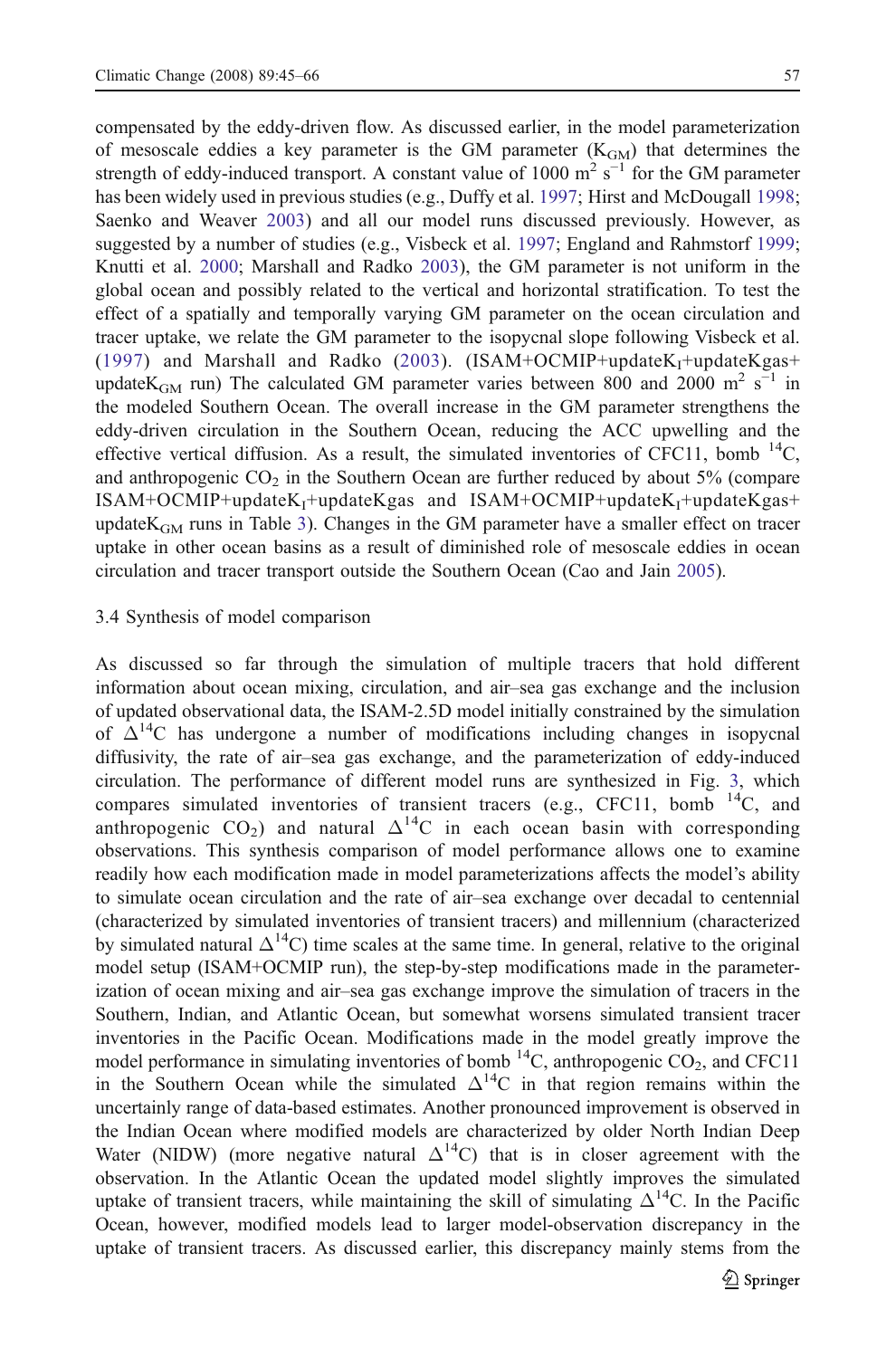North Pacific where coarse resolution models such as the ISAM-2.5D have difficulty in capturing ocean dynamics in that region. When the tracer distribution for each model run is compared at the global scale, improvement is observed for all physical metrics, especially for salinity and bomb  $^{14}$ C (Appendix [D](#page-18-0)).

The step-by-step modification made in the model does not necessarily lead to uniform movement toward observations. For example, updated GM parameter leads to slightly worse simulation of natural  $\Delta^{14}C$  in the Indian Ocean. In the Atlantic Ocean, both updated air-sea gas exchange rate and GM parameter lead model results to be further away from observations.

#### 3.5 Implication for oceanic uptake of anthropogenic  $CO<sub>2</sub>$

We further investigate the impact of the previously discussed modifications in the model setup on the simulated oceanic uptake of anthropogenic  $CO<sub>2</sub>$ . The model is forced with observed atmospheric  $CO<sub>2</sub>$  concentrations between year 1800 and 1999 (Keeling and Whorf [2000](#page-19-0)) and with the atmospheric  $CO<sub>2</sub>$  concentrations projected by Kheshgi and Jain ([2003\)](#page-20-0) based on IPCC IS92a emission scenario for the period 2000 to 2100.

At the global scale, simulated historical uptake of anthropogenic  $CO<sub>2</sub>$  for all model runs is within the uncertainty range of observational-based estimates (Table [4](#page-13-0)). This indicates that current observational-based estimates of global ocean  $CO<sub>2</sub>$  uptake are not sufficient to constrain the parameters that govern the model's representation of ocean physics and air–

|                                         | 1800-1994 |          | 1990-1999                    |          | 1800-2100 |          |  |
|-----------------------------------------|-----------|----------|------------------------------|----------|-----------|----------|--|
|                                         | Global    | Southern | Global                       | Southern | Global    | Southern |  |
| This study                              |           |          |                              |          |           |          |  |
| ISAM+OCMIP                              | 115       | 34       | 20.0                         | 6.6      | 540       | 190      |  |
| $ISAM+OCMP+updateK_I$                   | 128       | 33       | 22.2                         | 6.7      | 584       | 192      |  |
| ISAM+OCMIP+                             | 119       | 27       | 20.6                         | 4.9      | 537       | 137      |  |
| $+$ update $K_I$ +update $K$ gas        |           |          |                              |          |           |          |  |
| ISAM+OCMIP+                             | 118       | 24       | 20.9                         | 4.8      | 531       | 133      |  |
| $+$ update $K_I$ $+$ update $K$ gas $+$ |           |          |                              |          |           |          |  |
| update $K_{GM}$                         |           |          |                              |          |           |          |  |
| Other studies                           |           |          |                              |          |           |          |  |
| McNeil et al. $(2003)^{a}$              |           |          | $20.0 \pm$<br>$\overline{4}$ |          |           |          |  |
| Sabine et al. $(2004)$ <sup>b</sup>     | $118\pm$  |          |                              |          |           |          |  |
|                                         | 19        |          |                              |          |           |          |  |
| Mikaloff Fletcher et al. $(2006)^c$     |           |          | $22.0 \pm$                   |          |           |          |  |
|                                         |           |          | 2.5                          |          |           |          |  |
| Manning and Keeling $(2006)^d$          |           |          | 19±6                         |          |           |          |  |

|  |                                    |  |  | <b>Table 4</b> Model simulated cumulative oceanic uptake of anthropogenic CO <sub>2</sub> in PgC (1 PgC=10 <sup>15</sup> gram |  |  |  |
|--|------------------------------------|--|--|-------------------------------------------------------------------------------------------------------------------------------|--|--|--|
|  | carbon) for runs listed in Table 1 |  |  |                                                                                                                               |  |  |  |

The model is forced by observed atmospheric CO<sub>2</sub> concentrations between year 1800 and 1999 (Keeling and Whorf [2000](#page-19-0)) and by the atmospheric  $CO<sub>2</sub>$  concentrations projected by Kheshgi and Jain [\(2003](#page-20-0)) based on IPCC IS92a emission scenario for the period 2000 to 2100. Observational-based estimates for the global CO<sub>2</sub> uptake using different methods are listed here for comparison.

 $a<sup>a</sup>$  Based on CFC observations combined with the atmospheric CO<sub>2</sub> history

<sup>b</sup> Based on inorganic carbon measurement during the 1990s and a tracer-based separation method

 $c$  Based on a combination of data-based estimates of anthropogenic CO<sub>2</sub> in the ocean and model inversions

<span id="page-13-0"></span> $d$  Based on the measurement of atmospheric  $O_2/N_2$  ratio and atmospheric  $CO_2$  concentrations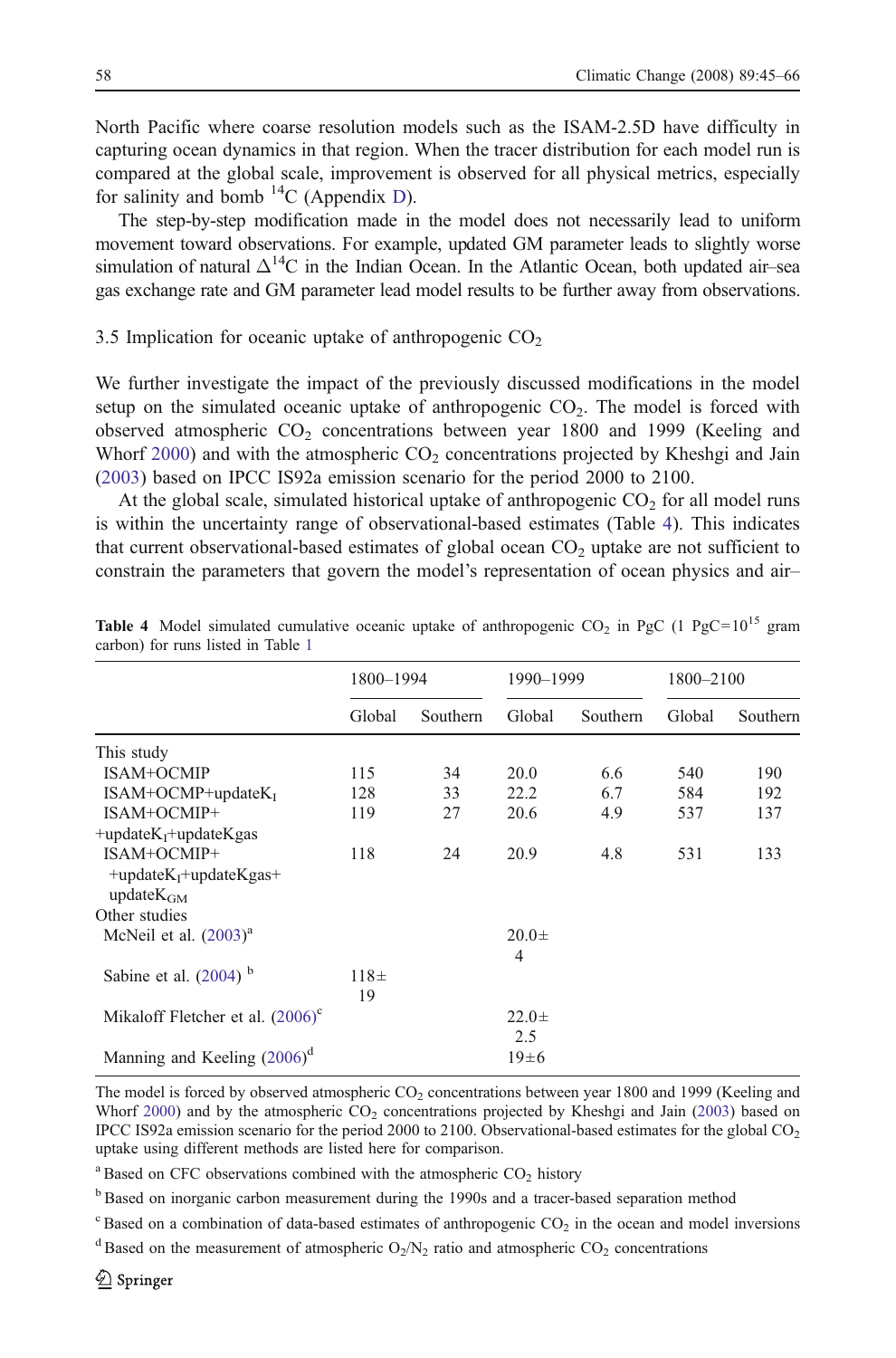sea gas exchange. After a series of model modifications the simulated  $CO<sub>2</sub>$  uptake by the global ocean is quite similar to that of the initial run. Each modification in the model structure leads to a noticeable change in  $CO<sub>2</sub>$  uptake by the ocean, but their effects compensate each other. Increased isopycnal diffusivity increases  $CO<sub>2</sub>$  uptake outside the Southern Ocean, while reduced air–sea gas exchange rate and modified parameterization of eddy-induced circulation decreases  $CO<sub>2</sub>$  uptake in the Southern Ocean. In our model, these effects approximately offset each other. By years 2000 and 2100, increased isopycnal diffusivity alone increases the cumulative uptake of  $CO<sub>2</sub>$  by 15 and 44 PgC respectively, while reduced air–sea gas exchange rate and modified parameterization of eddy-induced circulation decreases  $CO<sub>2</sub>$  uptake by 12 and 53 PgC respectively. As a result, the difference in the cumulative global ocean  $CO<sub>2</sub>$  uptake by year 2100 between the initial run (540 PgC for the ISAM+OCMIP run) and updated run (531 PgC for the ISAM+OCMIP+ update $K_1$ + update $K_{\text{G}M}$  run) is only 2%, but the difference in the simulated Southern Ocean  $CO<sub>2</sub>$  uptake is more substantial (Fig. [4](#page-13-0), Table 4) (30% difference between 190 PgC of the ISAM+OCMIP run and 133 PgC of ISAM+OCMIP+updateK<sub>1</sub>+updateKgas+updateK<sub>GM</sub> run). The considerably diminished role of the Southern Ocean in the global  $CO<sub>2</sub>$  uptake in the updated model can be considered as a more realistic projection of carbon uptake by the Southern Ocean, given the fact that the updated model yields a more realistic simulation of transient tracer inventories in that region.

#### 4 Discussion and conclusions

In this study we have demonstrated how new information can be acquired about the parameterization of ocean circulation and air–sea gas exchange in ocean carbon cycle models through the simulation of multiple tracers and the use of updated observational data.



<span id="page-14-0"></span>Fig. 4 Model-simulated cumulative ocean uptake of anthropogenic  $CO<sub>2</sub>$  for the global and Southern Ocean based on four model runs as listed in Table [1](#page-4-0) (blue: ISAM+OCMIP; green: ISAM+OCMIP+updateK<sub>I</sub>; yellow: ISAM+OCMIP+updateK<sub>I</sub>+updateKgas; red: ISAM+OCMIP+updateK<sub>I</sub>+updateKgas+updateK<sub>GM</sub>. Between year 1800 and 1999 simulations are forced by observed CO<sub>2</sub> concentrations (Keeling and Whorf  $2000$ ) and between year 2000 and 2100 simulations are forced by the atmospheric  $CO<sub>2</sub>$  concentrations projected by Kheshgi and Jain [\(2003\)](#page-20-0) based on IPCC IS92a emission scenario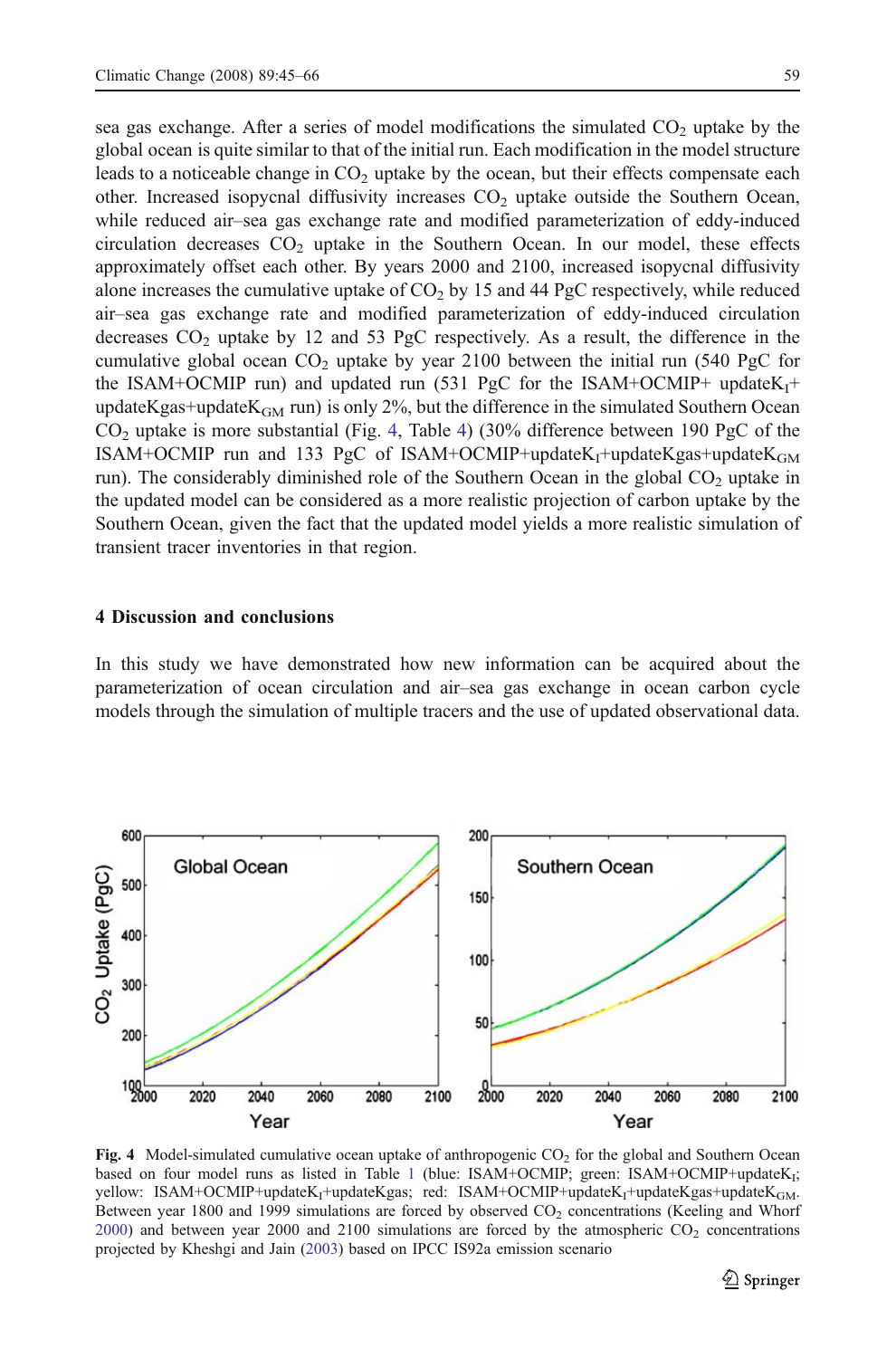This new information leads to changes in model parameters and the global and regional pattern of simulated carbon uptake.

Through the simulation of  $\Delta^{14}C$  in the ISAM-2.5D model we have identified the importance of representing subgrid scale ocean mixing in terms of isopycnal diffusion with the inclusion of a parameterization of eddy-induced circulation. However, the strength of both isopycnal diffusion and eddy-induced circulation is poorly constrained by the simulation of  $\Delta^{14}$ C. The modeling of additional tracers helps us to better constrain these parameterizations. The simulation of biogeochemical tracers like phosphate reveals the weak isopycnal diffusion in the modeled upper ocean that is not clearly visible in the simulation of  $\Delta^{14}$ C, while the modeling of CFC11 demonstrates the importance of linking the GM parameter used in the parameterization of eddy-induced circulation to density structure of the ocean. In addition, the updated observational data of bomb  $^{14}C$  inventory enables us to recalibrate the rate of air–sea gas exchange.

After these progressive modifications made in the model structure, the model greatly improves its performance in simulating uptake of transient tracers in the Southern Ocean and natural  $\Delta^{14}C$  in the Indian Ocean, while essentially maintaining its ability in simulating other aspects of tracer distribution in different oceans. A pronounced exception is in the Pacific Ocean where the increased isopycnal diffusivity leads to larger model-observation discrepancy in the uptake of transient tracers. A better representation of the intermediate water formation in the North Pacific by including processes such as tidal mixing seems to be needed to improve the simulation of ocean circulation in that region (Gnanadesikan et al. [2002](#page-19-0); Sarmiento et al. [2004](#page-20-0)). Nevertheless, our modeling practice clearly demonstrates the value of simulating multiple tracers and using updated observations in providing complementary information about the parameterization of ocean circulation and air–sea gas exchange. A comprehensive estimation of model parameterizations in a more stringent procedure may require optimizing a whole set of model parameters simultaneously and objectively with ensemble model runs (e.g., Edwards and Marsh [2005\)](#page-19-0).

The simulation of additional tracers provide additional information about the parameterization of ocean physics and air–sea gas exchange, but does not necessarily suggest a unique solution to identified problems. We improve the phosphate simulation by modifying isopycnal diffusivity. Alternatively, the excessive phosphate concentrations might also be caused by excessive deep upwelling in the equatorial ocean, which was found can be partly fixed by increasing either the horizontal (Aumont et al. [1999\)](#page-19-0) or vertical resolution (Müller et al. [2006](#page-20-0)). The sensitivity of the ISAM-2.5D modeled ocean dynamics to the model resolution is an open question and merits further investigation. Similarly, the excessive upwelling in the Southern Ocean could also be reduced by forcing the model with weaker wind. Improvement in both observational and theoretical studies are needed to determine a unique solution to problems indicated by model simulations.

Changes in the parameterization of both ocean mixing and air–sea gas exchange have sizeable effects on estimated carbon uptake. In our modeling practice here, change in isopyncal diffusivity increases the estimated  $CO<sub>2</sub>$  uptake outside the Southern Ocean, while the subsequent change to the air–sea gas exchange rate decreases uptake in the Southern Ocean, leading to a small change in the carbon uptake at the global scale. There is a parallel here to the concept of negative learning (Oppenheimer et al., this issue), in which new information can move a model outcome further from the right answer. In this case, observation data of global ocean  $CO<sub>2</sub>$  uptake do not provide a sufficient constraint to test the performance of different model runs, but because successive steps move the estimated uptake in opposite directions, one of the steps represents negative learning. Because the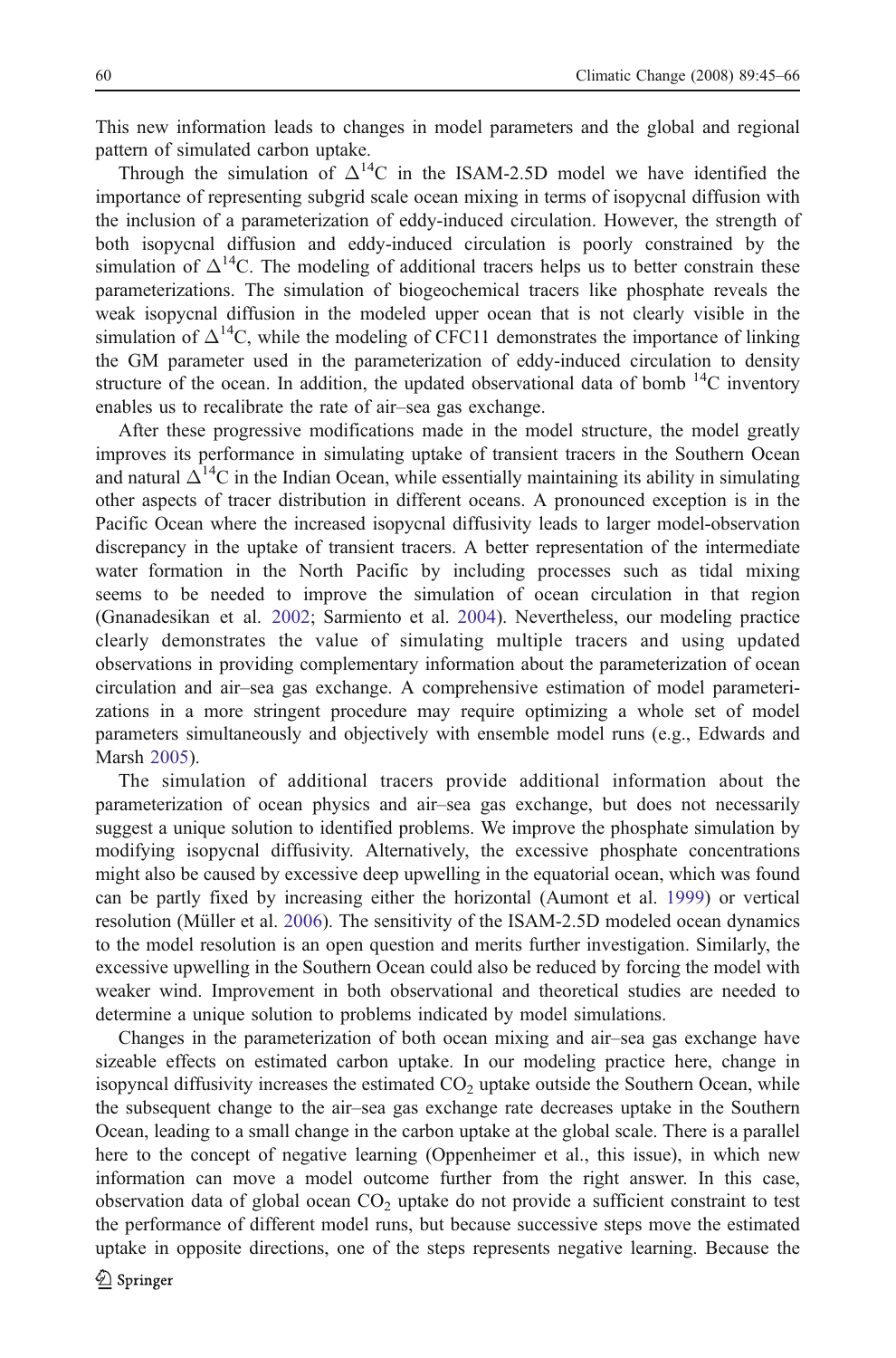ocean carbon cycle is a complex system, and improvement in one aspect of it (e.g., isopycnal mixing) will not necessarily improve the estimate of an integrative model outcome such as cumulative uptake.

In contrast, the change in estimates of the regional distribution of  $CO<sub>2</sub>$  uptake across models moves in one direction and is substantial. The considerably diminished role of the Southern Ocean in the global  $CO<sub>2</sub>$  uptake in the updated model reflects a more realistic projection of carbon uptake by the Southern Ocean given the fact that the updated model yields a more realistic simulation of transient inventories in that region. This point is of particular importance since the magnitude of the  $CO<sub>2</sub>$  sink in the Southern Ocean is heavily disputed (e.g, Roy et al. [2003](#page-20-0); Mikaloff Fletcher et al. [2006\)](#page-20-0).

Although this study is conducted using a zonally averaged ocean model in the framework of an earth system model of intermediate complexity, the insight gained here can be applied to more comprehensive 3-D models used to project climate change. The simulation of multiple physical, chemical, and biological tracers, together with the aid of available and upcoming observational data of ocean physics and biology, is expected to reveal more aspects of the parameterization of ocean mixing and air–sea gas exchange in 3-D ocean carbon cycle models with higher spatial resolutions and more sophisticated ocean dynamics. For example, a number of studies have suggested that the simulation of biogeochemical tracers can provide additional opportunity to evaluate 3-D ocean physical models, in addition to physical metrics (Matsumoto et al. [2004](#page-20-0); Doney et al. [2004;](#page-19-0) Müller et al. [2006;](#page-20-0) Najjar et al. [2007](#page-20-0)). With increased measurement density and data availability, there is also a growing interest in using the simulation of noble gases such as argon to constrain modeled ocean mixing and air–sea gas exchange (e.g., Gehrie et al. [2006;](#page-19-0) Müller et al. [2006;](#page-20-0) Ito et al. [2007](#page-19-0)). Insight gained about the model representations of ocean mixing and air–sea exchange through model simulations and observations of multiple tracers can help to improve model's ability to simulate  $CO<sub>2</sub>$  uptake by the ocean, and ultimately lead to a more reliable projection of atmospheric CO<sub>2</sub>.

# Appendix A: Conversion from <sup>14</sup>C to  $\Delta^{14}C$

To facilitate model-data comparison, a frequently used notation in the simulation of radiocarbon is  $\Delta^{14}$ C, which is defined as (Stuiver and Pollach [1977](#page-21-0)):

$$
\Delta^{14}C = \left[\delta^{14}C - 2(\delta^{13}C + 0.025)(1 + \delta^{14}C/1000)\right]
$$
(A1)

$$
\delta^{14}C = \left(\frac{^{14}C/^{12}C}{(^{14}C/^{12}C)_{std}} - 1\right) * 1000
$$
\n(A2)

where  $\binom{14}{12}$ C/C)<sub>std</sub> = 1.176 × 10<sup>-12</sup> is the oxalic acid standard. As an approximation, we assume  $\delta^{13}C = 0\%$  in the above calculation.

#### Appendix B: Description of the ISAM-2.5D ocean biogeochemical cycle component

<span id="page-16-0"></span>In this study we have incorporated two different models of ocean biogeochemical cycle in the ISAM-2.5D. The first one is the ocean biogeochemistry model based on OCMIP protocol [\(http://www.ipsl.jussieu.fr/OCMIP](http://www.ipsl.jussieu.fr/OCMIP)), referred to as OCMIP model, and the second

 $\mathcal{Q}$  Springer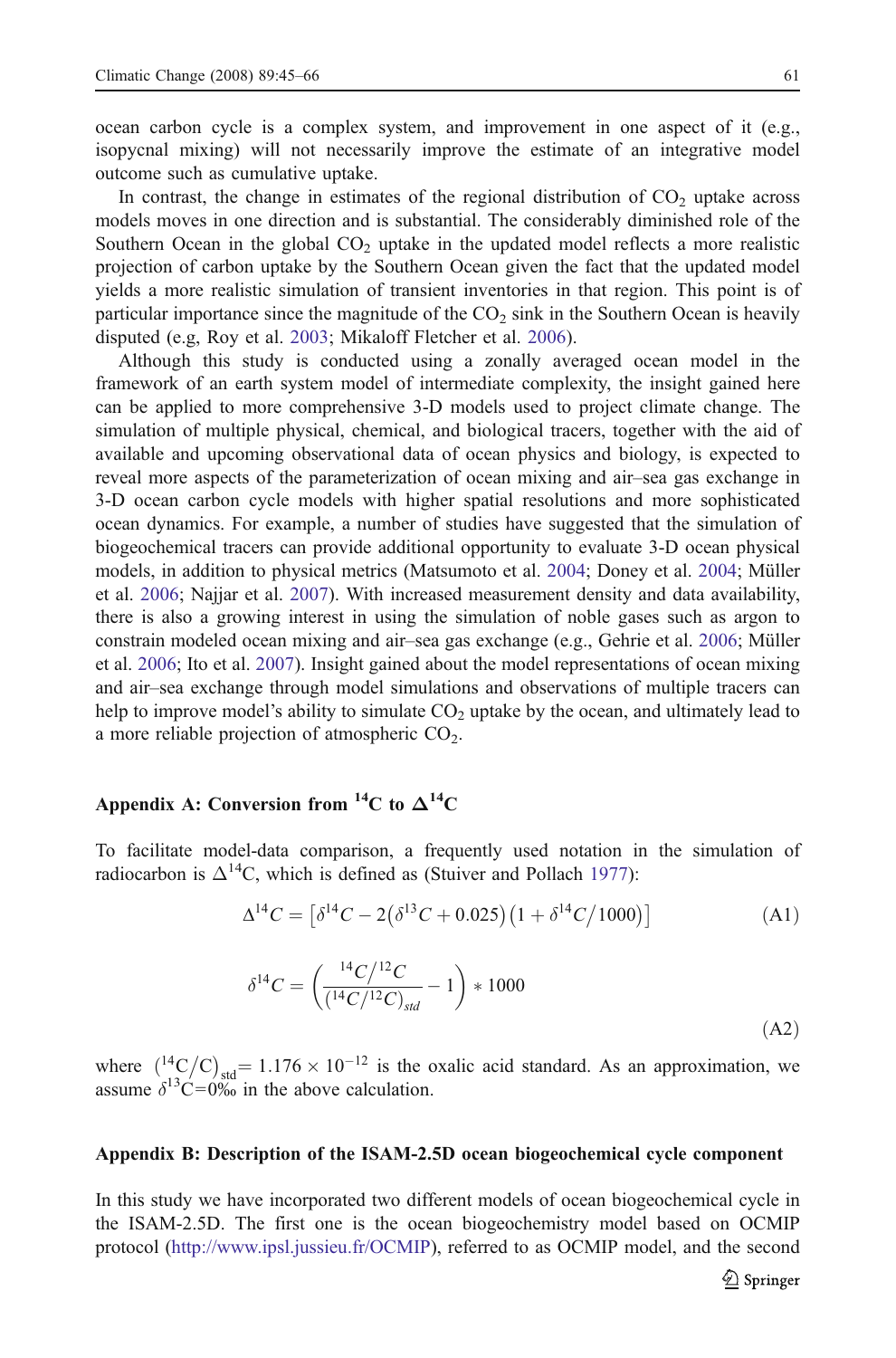one is the marine ecosystem model based on Le Quéré et al. [\(2005](#page-20-0)), referred to as Dynamic Green Ocean Model (DGOM).

The OCMIP model is an ocean biogeochemistry model that parameterizes the process of marine biology in terms of geochemical fluxes without the explicit representation of marine ecosystems and food web processes. It includes five prognostic variables: inorganic phosphate, semi-labile dissolved organic phosphorus (DOP), dissolved oxygen  $(O<sub>2</sub>)$ , dissolved inorganic carbon (DIC), and alkalinity. Following the OCMIP protocol, production of organic matter is simulated by restoring modeled phosphate towards an observation-based climatology (Conkright et al. [2002](#page-19-0)) in the euphotic zone (upper 100 m ocean in the model) with a time scale of 30 days. Two thirds of the organic production goes to DOP with a remineralization lifetime of 6 months, and the remainder goes to particulate organic matter (POM), which is remineralized instantly in the water column below the euphotic zone following a power law function with depth. The complete model description and related parameters are given in the OCMIP protocol ([http://www.ipsl.jussieu.fr/OCMIP\)](http://www.ipsl.jussieu.fr/OCMIP).

The DGOM model explicitly represents marine ecosystem community, the functioning of plankton, and a suite of food web processes. It includes three types of nutrients (phosphate, silicic acid, and iron), three phytoplankton functional types (PFTs) (nanophytoplankton, diatoms, and coccolithophorids), two size classes of zooplankton (microzooplankton, mesozooplankton), two size classes of particulate organic matter (big and small POM), and dissolved organic matter (DOM). In addition to ecosystem variables, the model simulates DIC, total alkalinity, and dissolved oxygen. Key biological processes represented by the module include biological production, multiple nutrient limitation of phytoplankton growth, food web processes between different groups of phytoplankton and zooplankton, aggregation/disaggregation and sinking of particulate material, and remineralization of organic matter.

# Appendix C: Calibration of scaling factor

The scaling factor f used in the calculation of air–sea gas exchange  $(K_{\text{gas}} = f u^2 (\text{Sc}/660)^{-1/2}$  $K_{\rm gas}$  is the rate of air–sea gas exchange, u is the wind speed, Sc is the Schmidt number as a function of temperature, and f is a scaling factor) is calculated from the observed bomb  $^{14}$ C inventory and simulated oceanic carbon uptake following Naegler et al. ([2006\)](#page-20-0):

$$
f = \frac{I(t)}{\int_{t0}^{t} \int_{S} u^{2} (Sc/660)^{-1/2} \alpha (R_{A} p C O_{2}^{A} - R_{o} p C O_{2}^{O}) dS dt}
$$
(C1)

In the above equation,  $I(t)$  is the data-based bomb <sup>14</sup>C inventory at time t and  $t_0$ represents pre-bomb time (year 1954). S is the ocean area and  $\alpha$  is the solubility of CO<sub>2</sub>. u is the wind speed and Sc is the Schmidt number.  $pCO_2^4$  and  $pCO_2^0$  are CO<sub>2</sub> partial pressure in the atmosphere and ocean surface.  $R_A$  and  $R_o$  are  $14C/12C$  ratio in the atmosphere and the surface ocean. In our calculation,  $pCO_2^4$  and  $R_A$  are taken from the observation (Enting et al. [1994;](#page-19-0) Keeling and Whorf [2000\)](#page-19-0).  $pCO_2^O$  and  $R_o$  are from model simulations. Schmidt number Sc and CO<sub>2</sub> solubility  $\alpha$  are calculated from observed temperature and salinity. We applied the above equation at both the global and ocean basin scale using the bomb  $^{14}$ C inventory data of Peacock [\(2004](#page-20-0)) and Key et al. [\(2004](#page-19-0)) and derived the scaling factor for the global ocean as well as each basin. Since the Peacock ([2004\)](#page-20-0) data are for the mid-1970s and the Key et al. ([2004\)](#page-19-0) data are for the mid-1990s,  $t$  is taken to be year 1975 when using the Peacock ([2004\)](#page-20-0) data and year 1995 when using the data of Key et al. ([2004](#page-19-0)).

<span id="page-17-0"></span>The quality of calculated f based on the above equation is affected by the uncertainty in model-simulated  $CO_2$  partial pressure at the ocean surface  $pCO_2^O$  and the surface ocean  $\mathcal{D}$  Springer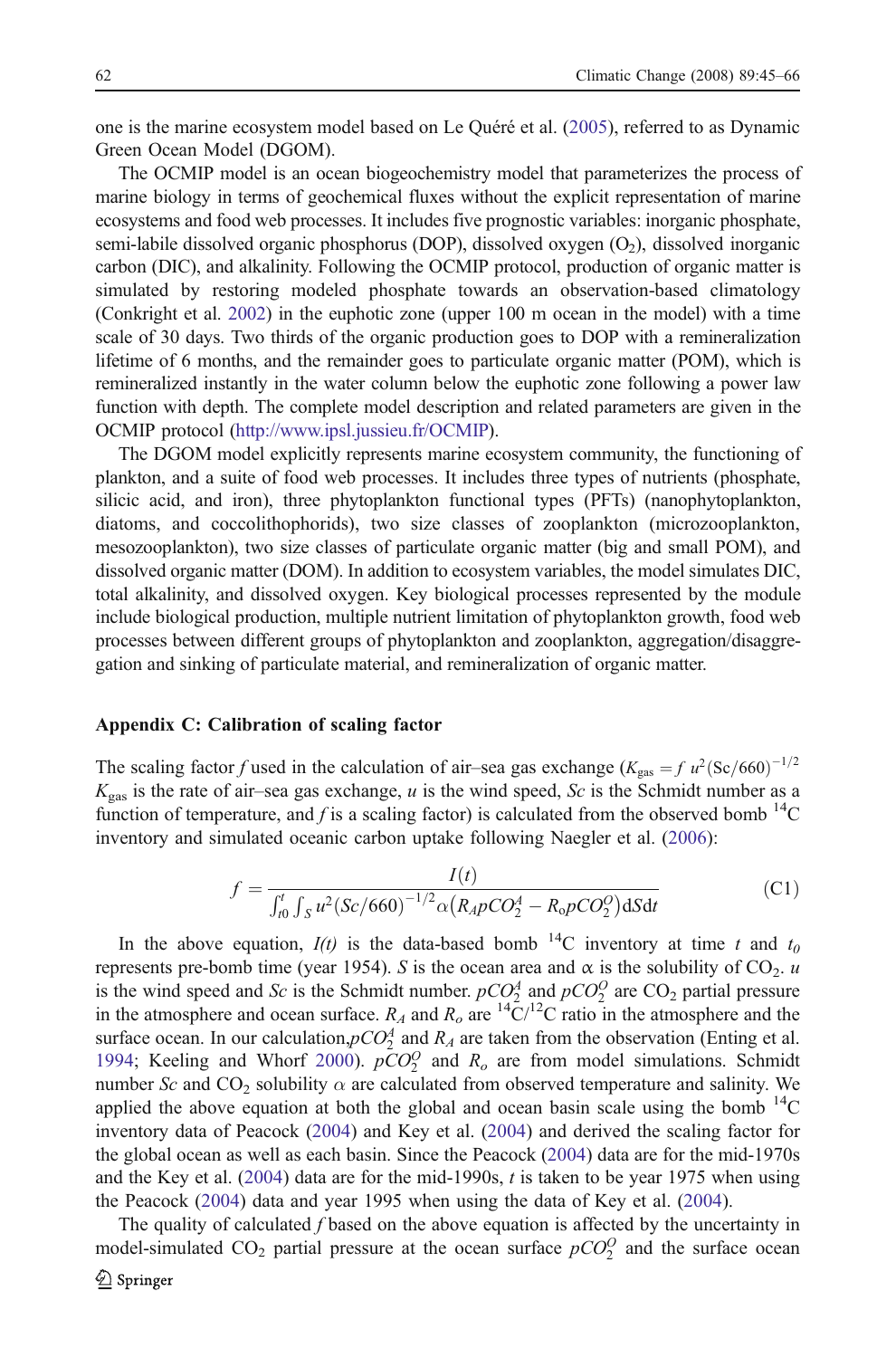<sup>14</sup>C/<sup>12</sup>C ratio  $R_o$ . To correct potential bias in calculated f and have a direct comparison with previous studies in which the scaling factor is calibrated against the global mean air–sea exchange rate estimated by Broecker et al. ([1995](#page-19-0)), we take the following procedures. First, we directly adjusted f to obtain a global mean air–sea exchange rate of 21.9 cm/hr inferred from Broecker et al. [\(1995\)](#page-19-0). This yields a value of 0.50 for f. Then we use Eq. ([C1\)](#page-17-0) to calculate f using the global inventory data of Broecker et al. [\(1985](#page-19-0), [1995](#page-19-0)). In this way, we obtain a value of 0.37 for  $f$ . The difference of  $f$  between these two calculations can be attributed to the different methods used in estimating the evolution of ocean surface  ${}^{14}C$ : Broecker et al. [\(1995\)](#page-19-0) used observed surface  $14C$  history at a single station to represent the global profile, while we estimate  $14$ C from model simulations. To correct this difference, we calculated a correction factor  $fac = 0.37/0.50$  and applied it to the calculated f based on Eq. ([C1\)](#page-17-0) in all cases.

# Appendix D



<span id="page-18-0"></span>**Fig. 5** Comparison of model-simulated (a) temperature, (b) salinity, (c) natural  $\Delta^{14}C$ , and (d) bomb  $^{14}C$  in the global ocean with corresponding observations using the Taylor diagram (Taylor [2001](#page-21-0)) for different model runs (1, ISAM+OCMIP; 2, ISAM+OCMIP+updateK<sub>I</sub>; 3, ISAM+OCMIP+updateK<sub>1</sub>+updateKgas; 4, ISAM  $+OCMIP+updateK<sub>1</sub>+updateK<sub>gas</sub>+updateK<sub>GM</sub>)$ . In some cases, the simulated spatial patterns of these physical metrics are similar to each other. Therefore, the corresponding symbols overlap. The diagram is read as follows: For each point the radial distance from the origin to the point gives the pattern standard deviations, and the azimuthal positions give the correlation with observations. The distance between the observation and model represents the centered RMS error. Each statistic variable is normalized by the standard deviation of the corresponding observation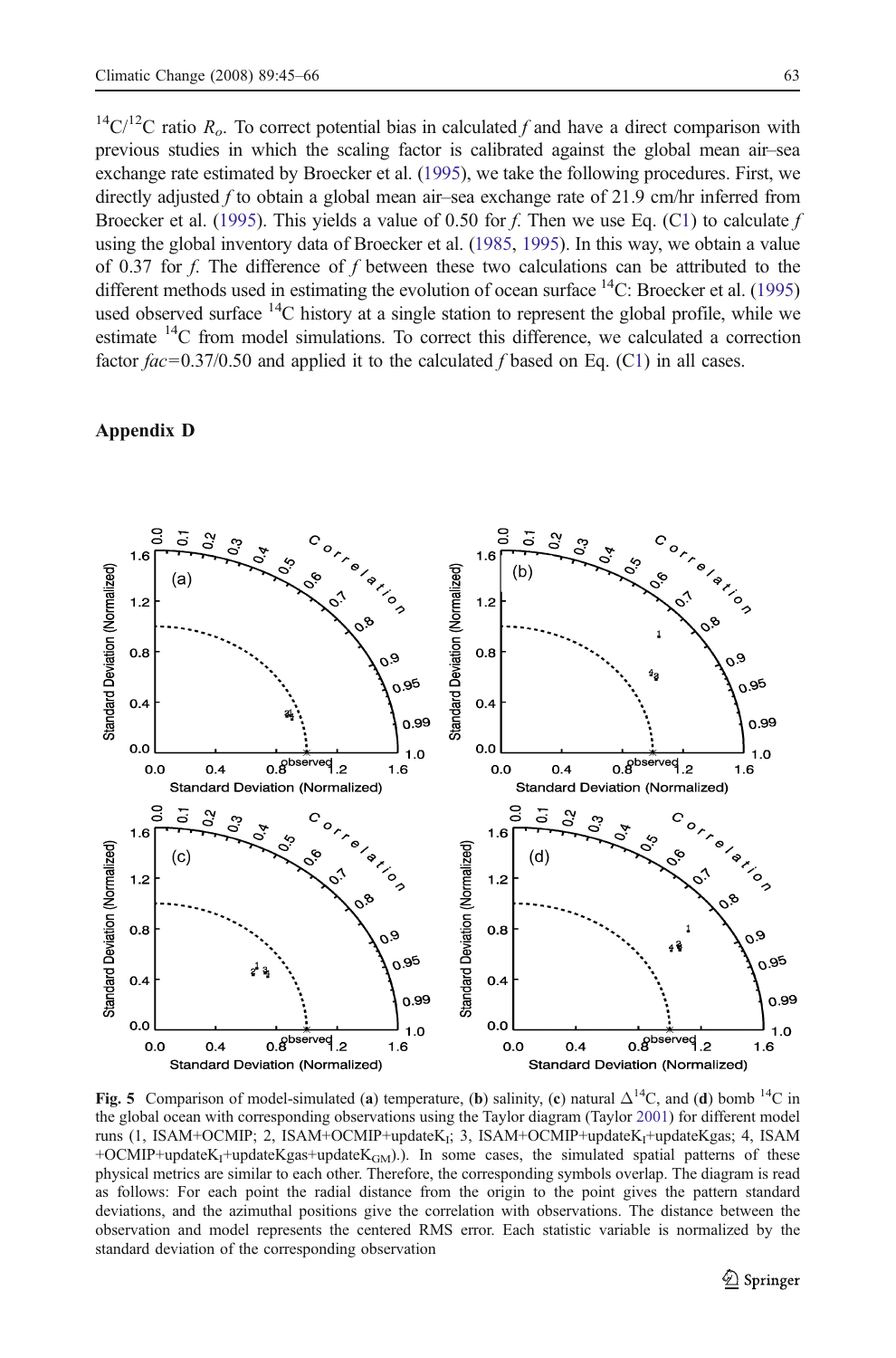# **References**

- Anderson LA, Sarmiento JL (1995) Global ocean phosphate and oxygen simulations. Glob Biogeochem Cycles 9(4):621–636
- Aumont O, Orr J, Monfray P, Madec G, Maier-Reimer E (1999) Nutrient trapping in the equatorial Pacific: the ocean circulation solution. Glob Biogeochem Cycles 13:351–369
- Broecker WS, Peng T-H, Ostlund G, Stuiber M (1985) The distribution of bomb radiocarbon in the ocean. J Geophys Res 90:6953–6970
- Broecker WS, Sutherland S, Smethie W, Peng T-H, Ostlund G (1995) Oceanic radiocarbon: separation of the natural and bomb components. Glob Biogeochem Cycles 9:263–288
- Cao L, Jain A (2005) An Earth system model of intermediate complexity: simulation of the role of ocean mixing parameterizations and climate change in estimated uptake for natural and bomb radiocarbon and anthropogenic CO<sub>2</sub>. J Geophys Res 110:C09002 DOI [10.1029/2005JC002919](http://dx.doi.org/10.1029/2005JC002919)
- Conkright ME, Garcia HE, O'Brien TD, Locarnini RA, Boyer TP, Stephens C, Antonov JI (2002) World Ocean Atlas 2001, vol. 4, Nutrients, NOAA Atlas NESDIS 52. Natl Oceanic and Atmos Admin, Silver Spring, MD
- Doney SC et al (2004) Evaluating global ocean carbon models: the importance of realistic physics. Glob Biogeochem Cycles 18:GB3017 DOI [10.1029/2003GB002150](http://dx.doi.org/10.1029/2003GB002150)
- Duffy PB, Caldeira K, Selvaggi J, Hoffert MI (1997) Effects of subgrid-scale mixing parameterizations on simulated distributions of natural  $^{14}C$ , temperature, and salinity in a three-dimensional ocean general circulation model. J Phys Oceanogr 27:498–253
- Dutay J-C et al (2002) Evaluation of ocean model ventilation with CFC-11: comparison of 13 global ocean models. Ocean Model 4:89–120
- Edwards NR, Marsh R (2005) Uncertainties due to transport-parameter sensitivity in an efficient 3-D oceanclimate model. Clim Dyn 24:415–433
- England MH, Rahmstorf S (1999) Sensitivity of ventilation rates and radiocarbon uptake to subgrid-scale mixing in ocean models. J Phys Oceanogr 29:2802–2827
- England MH, Maier-Reimer E (2001) Using chemical tracers to assess ocean models. Rev Geophys 39:29–70
- Enting IG, Wigley TML, Heimann M (1994) Future emissions and concentrations of carbon dioxide: Key ocean/atmosphere/land analyses, Tech. Rep. 31, Div. of Atmos. Res., Commonw. Sci. and Ind. Res. Organ., Melbourne
- Fiadeiro ME (1982) Three-dimensional modeling of tracers in the deep Pacific Ocean, 2, Radiocarbon and the circulation. J Mar Res 40:537–550
- Gehrie E, Archer D, Emerson S, Stump C, Henning C (2006) Subsurface ocean argon disequilibrium reveals the equatorial Pacific shadow zone. Geophys Res Lett 33:L18608 DOI [10.1029/2006GL026935](http://dx.doi.org/10.1029/2006GL026935)
- Gent PR, Willebrand J, McDougall TJ, McWilliams JC (1995) Parameterizing eddy-induced tracer transports in ocean circulation models. J Phys Oceanogr 25:463–474
- Gnanadesikan A (1999) A simple predictive model for the structure of the oceanic pycnocline. Science 283:2077–2079
- Gnanadesikan A, Slater RD, Gruber N, Sarmiento JL (2002) Oceanic vertical exchange and new production: a comparison between models and observations. Deep Sea Res, Part II 49:363–401
- Guilderson T, Caldeira K, Duffy PB (2000) Radiocarbon as a diagnostic tracer in ocean and carbon cycle modeling. Glob Biogeochem Cycles 14:887–902
- Harvey LDD (1995) Impact of isopycnal diffusion in a two-dimensional ocean model. J Phys Oceanogr 25:2166–2176
- Harvey LDD (2001) A quasi-one-dimensional coupled climate-carbon cycle model: Part II. The carbon cycle component. J Geophys Res 106:22355–22372
- Hirst AC, McDougall TJ (1998) Meridional overturning and dianeutral transport in a z-coordinate ocean model including eddy-induced advection. J Phys Oceanogr 28:1205–1223
- Ito T, Deutsch C, Emerson S, Hamme RC (2007) Impact of diapycnal mixing on the saturation state of argon in the subtropical North Pacific. Geophys Res Lett 34:L09602 DOI [10.1029/2006GL029209](http://dx.doi.org/10.1029/2006GL029209)
- Jain AK, Kheshgi HS, Hoffert MI, Wuebbles DJ (1995) Distribution of radiocarbon as a test of global carbon-cycle models. Glob Biogeochem Cycles 9:153–166
- Joos F, Plattner G-K, Stocker TF, Marchal O, Schmittner A (1999) Global warming and marine carbon cycle feedbacks on future atmospheric  $CO<sub>2</sub>$ . Science 284:464-467
- Keeling CD, Whorf TP (2000) Atmospheric  $CO<sub>2</sub>$  records from sites in the SIO air sampling network. Trends: a compendium of data on global change. Carbon Dioxide Information Analysis Center, Oak Ridge National Laboratory, Oak Ridge, TN., USA
- Key RM, Kozyr A, Sabine CL, Lee K, Wanninkhof R, Bullister JL, Feely RA, Millero FJ, Mordy C, Peng T-H (2004) A global ocean carbon climatology: results from Global Data Analysis Project (GLODAP). Glob Biogeochem Cycles 18:GB4031 DOI [10.1029/2004GB002247](http://dx.doi.org/10.1029/2004GB002247)

<span id="page-19-0"></span> $\mathcal{Q}$  Springer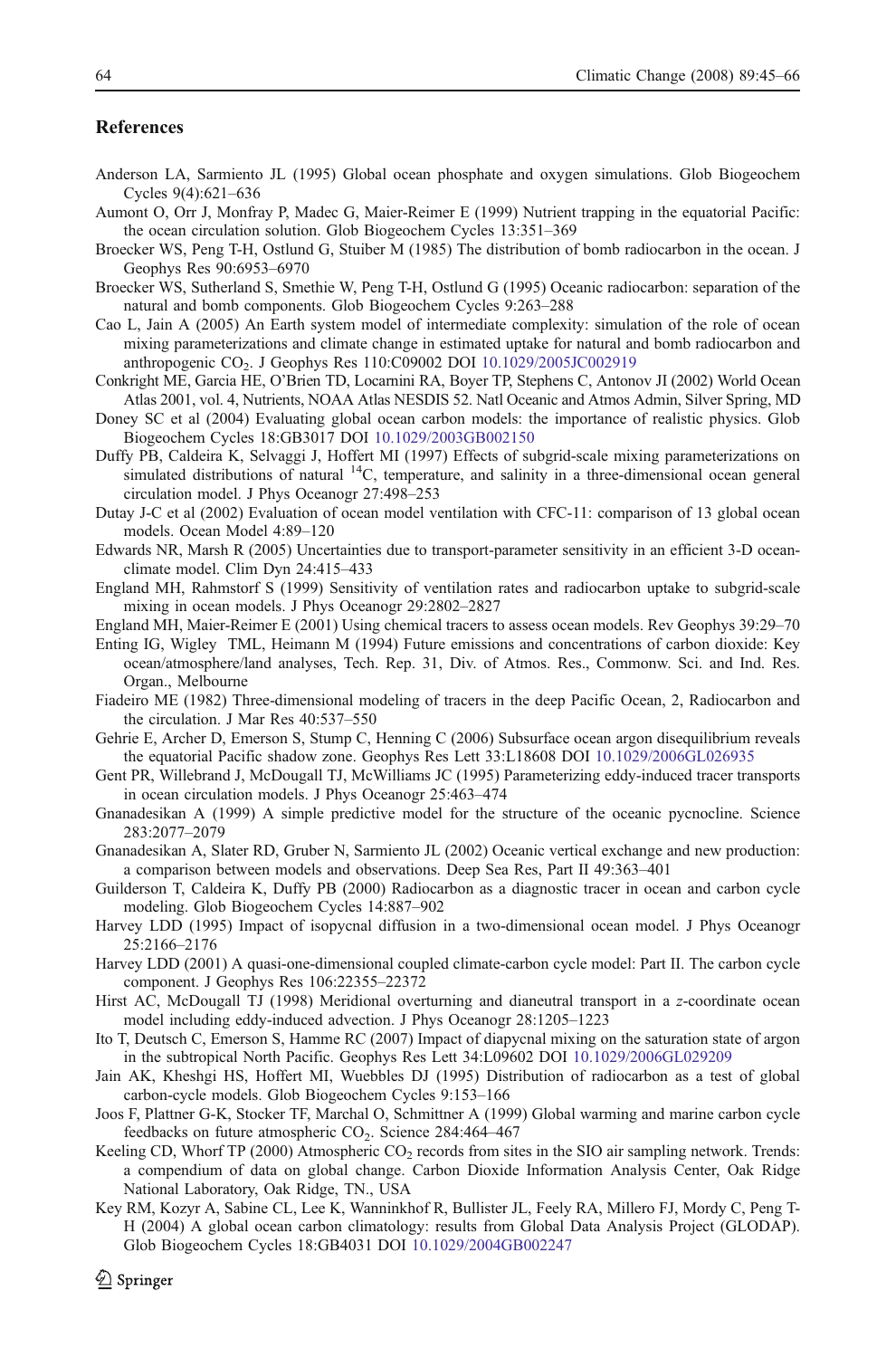- Kheshgi HS, Jain AK (2003) Projecting future climate change: implications of carbon cycle model intercomparision. Glob Biogeochem Cycles 17(2):1047 DOI [10.1029/2001GB001842](http://dx.doi.org/10.1029/2001GB001842)
- Knutti R, Stocker TF, Wright DG (2000) The effects of sub-grid-scale parameterizations in a zonally averaged ocean model. J Phys Oceanogr 30:2738–2752
- Le Quéré C et al (2005) Ecosystem dynamics based on plankton functional types for global ocean biogeochemistry models. Glob Chang Biol 11:1–25 DOI [10.1111/j.1356-2486.2005.0010004.x](http://dx.doi.org/10.1111/j.1356-2486.2005.0010004.x)
- Maier-Reimer E (1993) Geochemical cycles in an ocean general circulation model: preindustrial tracer distributions. Glob Biogeochem Cycles 7:645–677
- Manning AC, Keeling RF (2006) Global oceanic and land biotic carbon sinks from the Scripps atmospheric oxygen flask sampling network. Tellus 58:95–116
- Marchal O, Stocker TF, Joos F (1998) A latitude-depth, circulation-biogeochemical ocean model for paleoclimate studies: model development and sensitivities. Tellus 50B:290–316
- Marshall JC, Radko T (2003) Residual mean solutions for the Antarctic Circumpolar Current and its associated overturning circulation. J Phys Oceanogr 33:2341–2354
- Matsumoto K et al (2004) Evaluation of ocean carbon cycle models with data-based metrics. Geophys Res Lett 31:L07303 DOI [10.1029/2003GL018970](http://dx.doi.org/10.1029/2003GL018970)
- McNeil BI, Matear RJ, Key RM, Bullister JL, Sarmiento JL (2003) Anthropogenic CO<sub>2</sub> uptake by the ocean based on the global chlorofluorocarbon data set. Science 299:235–239
- Melnikov NB, O'Neill BC (2006) Learning about the carbon cycle from global budget data. Geophys Res Lett 33:L02705 DOI [10.1029/2005GL023935](http://dx.doi.org/10.1029/2005GL023935)
- Mikaloff Fletcher SE et al (2006) Inverse estimates of anthropogenic CO<sub>2</sub> uptake, transport, and storage by the ocean. Glob Biogeochem Cycles 20:GB2002 DOI [10.1029/2005GB002530](http://dx.doi.org/10.1029/2005GB002530)
- Müller SA, Joos F, Edwards NR, Stocker TF (2006) Water mass distribution and ventilation time scales in a cost-efficient, three-dimensional ocean model. J Climate 19(21):5479–5499 DOI [10.1175/JCLI3911.1](http://dx.doi.org/10.1175/JCLI3911.1)
- Müller et al (2008) Gas exchange rates and modeled regional inventories of excess radiocarbon. Glob Biogeochem Cycles. DOI [10.1029/2007GB003065](http://dx.doi.org/10.1029/2007GB003065) (in press)
- Naegler T, Levin I (2006) Closing the global radiocarbon budget 1945–2005. J Geophys Res 111:D12311 DOI [10.1029/2005JD006758](http://dx.doi.org/10.1029/2005JD006758)
- Naegler T, Ciais P, Rodgers KB, Levin I (2006) Excess radiocarbon constraints on air–sea gas exchange and the uptake of CO2 by the oceans. Geophys Res Lett 33:L11802 DOI [10.1029/ 2005GL025408](http://dx.doi.org/10.1029/%202005GL025408)
- Najjar RG, Sarmiento JL, Toggweiler JR (1992) Downward transport and fate of organic matter in the ocean: simulations with a general circulation model. Glob Biogeochem Cycles 6:45–76
- Najjar RG et al. (2007) Impact of circulation on export production, dissolved organic matter and dissolved oxygen in the ocean: Results from phase II of the Ocean Carbon-cycle Model Intercomparison Project (OCMIP-2). Global Biogeochem Cy 21:GB3007. DOI [10.1029/2006GB002857](http://dx.doi.org/10.1029/2006GB002857)
- Oeschger H, Siegenthaler U, Schotterer U, Guglemann A (1975) A box-diffusion model to study the carbon dioxide exchange in nature. Tellus 27:168–292
- O'Neill BC, Melnikov NB (2007) Learning about parameter and structural uncertainty in carbon cycle models. Climatic Change (in press)
- Orr JC et al (2001) Estimates of anthropogenic carbon uptake from four 3-D global ocean models. Glob Biogeochem Cycles 15:43–60
- Peacock S (2004) Debate over the ocean bomb radiocarbon sink: closing the gap. Glob Biogeochem Cycles 18:GB2022 DOI [10.1029/2003GB002211](http://dx.doi.org/10.1029/2003GB002211)
- Prentice IC et al (2001) The carbon cycle and atmospheric carbon dioxide. In: Houghton JT et al (ed) Climate change 2001: the scientific basis. Contribution of working group I to the third assessment report of the intergovernmental panel on climate change. . Cambridge University Press, Cambridge, United Kingdom and New York, NY, USA
- Redi MH (1982) Oceanic isopycnal mixing by coordinate rotation. J Phys Oceanogr 12:1154–1158
- Robitaille DY, Weaver AJ (1995) Validation of sub-grid scale mixing schemes using CFCs in a global ocean model. Geophys Res Lett 22:2917–2920
- Roy T, Rayner P, Matear R, Francey R (2003) Southern hemisphere ocean  $CO<sub>2</sub>$  uptake: reconciling atmospheric and oceanic estimates. Tellus 55B:701–710
- Sabine CL et al  $(2004)$  The oceanic sink for anthropogenic CO<sub>2</sub>. Science  $305:367-370$
- Saenko OA, Weaver AJ (2003) Southern Ocean upwelling and eddies: Sensitivity of the global overturning to the surface density range. Tellus 55A:106–111
- Sarmiento JL, Orr JC, Siegenthaler U (1992) A perturbation simulation of CO<sub>2</sub> uptake in an ocean general circulation model. J Geophys Res 97(C3):3621–3645
- Sarmiento JL, Gruber N, Brzezinski MA, Dunne JP (2004) High latitude controls of thermocline nutrients and low latitude biological productivity. Nature 427:56–60
- <span id="page-20-0"></span>Siegenthaler U, Joos F (1992) Use of a simple model for studying oceanic tracer distributions and the global carbon cycle. Tellus, 44B, 186–207